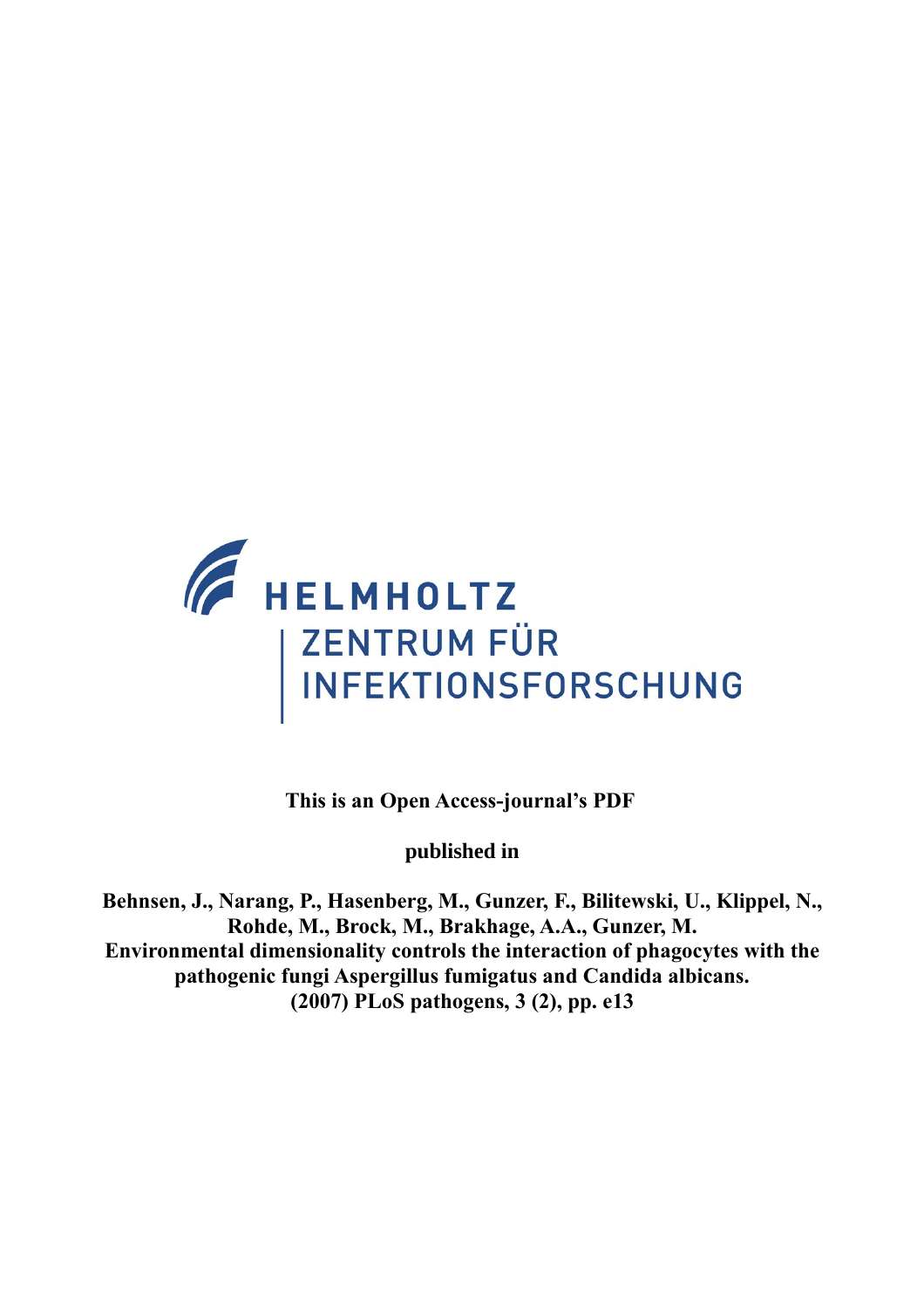# Environmental Dimensionality Controls the Interaction of Phagocytes with the Pathogenic Fungi Aspergillus fumigatus and Candida albicans

Judith Behnsen<sup>1©</sup>, Priyanka Narang<sup>2©</sup>, Mike Hasenberg<sup>2</sup>, Frank Gunzer<sup>3</sup>, Ursula Bilitewski<sup>2</sup>, Nina Klippel<sup>2</sup>, Manfred Rohde<sup>2</sup>, Matthias Brock<sup>1</sup>, Axel A. Brakhage<sup>1</sup>, Matthias Gunzer<sup>2\*</sup>

1 Department of Molecular and Applied Microbiology, Leibniz Institute for Natural Product Research and Infection Biology, Hans Knöll Institute, Jena, Germany, 2 Helmholtz Centre for Infection Research, Braunschweig, Germany, 3 Department of Physics, The German University of Cairo, New Cairo City, Egypt

The fungal pathogens Aspergillus fumigatus and Candida albicans are major health threats for immune-compromised patients. Normally, macrophages and neutrophil granulocytes phagocytose inhaled Aspergillus conidia in the twodimensional (2-D) environment of the alveolar lumen or Candida growing in tissue microabscesses, which are composed of a three-dimensional (3-D) extracellular matrix. However, neither the cellular dynamics, the per-cell efficiency, the outcome of this interaction, nor the environmental impact on this process are known. Live imaging shows that the interaction of phagocytes with Aspergillus or Candida in 2-D liquid cultures or 3-D collagen environments is a dynamic process that includes phagocytosis, dragging, or the mere touching of fungal elements. Neutrophils and alveolar macrophages efficiently phagocytosed or dragged Aspergillus conidia in 2-D, while in 3-D their function was severely impaired. The reverse was found for phagocytosis of Candida. The phagocytosis rate was very low in 2-D, while in 3-D most neutrophils internalized multiple yeasts. In competitive assays, neutrophils primarily incorporated Aspergillus conidia in 2-D and Candida yeasts in 3-D despite frequent touching of the other pathogen. Thus, phagocytes show activity best in the environment where a pathogen is naturally encountered. This could explain why "delocalized" Aspergillus infections such as hematogeneous spread are almost uncontrollable diseases, even in immunocompetent individuals.

Citation: Behnsen J, Narang P, Hasenberg M, Gunzer F, Bilitewski U, et al. (2007) Environmental dimensionality controls the interaction of phagocytes with the pathogenic fungi Aspergillus fumigatus and Candida albicans. PLoS Pathog 3(2): e13. doi:10.1371/journal.ppat.0030013

# Introduction

The frequency of invasive mycoses due to opportunistic fungal pathogens has increased significantly over the past decades. These infections are associated with high morbidity and mortality. They directly correlate with increasing patient populations that are at risk for developing invasive fungal infections. These populations include individuals undergoing solid-organ transplantation, bone marrow transplantation, and major surgery, as well as those with AIDS, neoplastic disease, immunosuppressive therapy, advanced age, and premature birth [1-3]. In this context, Aspergillus fumigatus can be regarded as the primary mold pathogen.

Conidia of A. fumigatus are constantly inhaled. However, in immunocompetent individuals, mucociliary clearance and phagocytic defense prevent the disease. Alveolar macrophages (AMs) are the major phagocytes of lung alveoli. They, along with polymorphonuclear neutrophils (PMNs), which are recruited during inflammation, are responsible for phagocytosis of A. fumigatus [1,4–6]. AMs kill conidia by producing reactive oxygen species [7]. The conidia that escape from the AMs germinate, but are attacked by PMNs that adhere to the surface of the hyphae and kill them by secretion of reactive oxygen species and degranulation [8– 14]. In addition, PMNs are also able to kill resting or swollen conidia [1,6]. Furthermore, A. fumigatus antigens induce the activation and maturation of dendritic cells (DCs) [8]. A dysfunctional immune system, however, provides an opportunity for conidia to germinate and invade lung tissue [6,9].

Candida albicans is a normal component of mucosal flora, which in immunocompromised individuals can transform itself into an invasive pathogen [10]. The primary defense of the mucosal flora is formed by PMNs [11], which are rapidly recruited to the sites of infections [12] and phagocytose the fungus in the tissue environment of microabscesses [13].

The process of A. fumigatus phagocytosis has been analyzed in detail using AMs from mice [7] or humans [14,15], macrophage cell lines [15,16], or DCs from the mouse [17]. In addition, the interaction of PMNs with hyphae in the

Editor: Brendan P. Cormack, Johns Hopkins, United States of America

Received July 17, 2006; Accepted December 19, 2006; Published February 2, 2007

Copyright: © 2007 Behnsen et al. This is an open-access article distributed under the terms of the Creative Commons Attribution License, which permits unrestricted use, distribution, and reproduction in any medium, provided the original author and source are credited.

Abbreviations: 2-D, two-dimensional; 3-D, three-dimensional; AM, alveolar macrophage; AMM, Aspergillus minimal medium; CFSE, carboxyfluoresceinsuccinimidyl-ester; DAPI, 4',6-diamidino-2-phenylindole-dihydrochloride; DC, dendritic cell; DTI, dragging touching index; PMN, polymorphonuclear neutrophil; PTI, phagocytosis touching index; SD, standard deviation; SLL, surface-lining layer

\* To whom correspondence should be addressed. E-mail: mgunzer@helmholtz-hzi.de

 $\bullet$  These authors contributed equally to this work.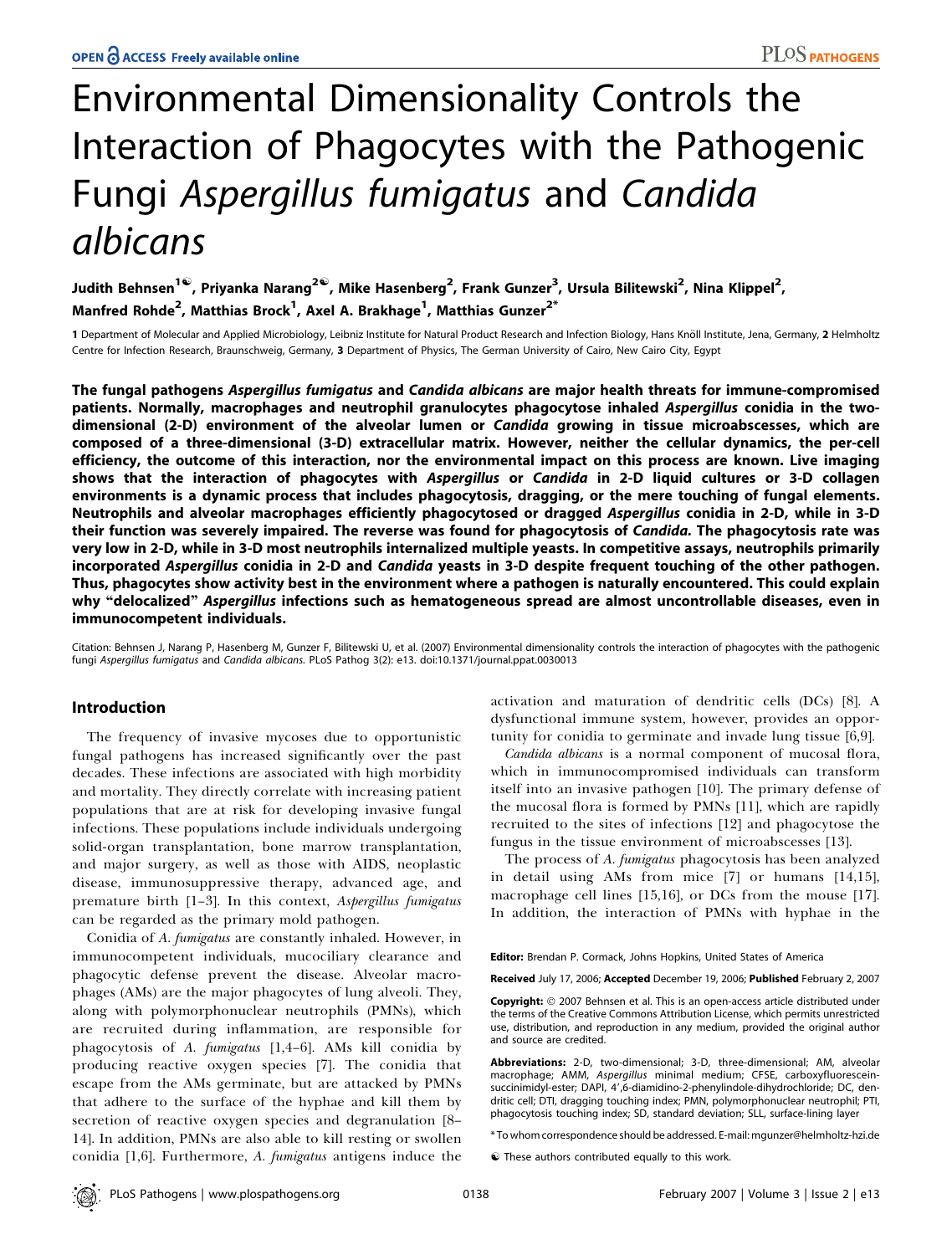## Author Summary

Aspergillus fumigatus and Candida albicans are the most common of all human pathogenic fungal germs. Normally, inhaled Aspergillus spores are destroyed by alveolar macrophages and polymorphonuclear neutrophils (PMNs), both of which are lung phagocytes, i.e., cells that kill inhaled microbes by ingestion. In contrast, C. albicans is a normal constituent of the human gut flora that is controlled by tissue-resident PMNs. If immune control is lost, both fungi grow into the surrounding tissue and cause life-threatening infections. To investigate how phagocytes function in the disparate environments of lung air sacs (lacking a definite matrix-composition [twodimensional (2-D)]) or mucosal tissues (providing a three-dimensional [3-D] space), the authors mimicked 2-D and 3-D environments and analyzed the process of ingestion, called phagocytosis, by PMNs and other phagocytes. Phagocytosis was a dynamic cellular process where distinct cells showed vastly different behavior. The environmental setup (2-D versus 3-D) had a profound impact on the cell's ability to phagocytose. Aspergillus conidia were much better ingested in 2-D systems, while Candida yeasts were only ingested in 3-D systems, even if the other pathogen was present. This was true for different 2-D and 3-D systems and for both cells of mice and humans. Besides providing a comprehensive analysis of the cellular movements underlying phagocytosis, the results also suggest an evolution of phagocytes to optimally recognize fungal pathogens in the environment of natural infection.

presence of platelets has been studied [18]. However, none of these studies enabled the direct observation of the process itself by live cell imaging, since the available techniques did not allow the direct distinction between phagocyte and fungal components. Also, live cell imaging of phagocytosis of Candida has not been performed to our knowledge. Cell motility, however, is an essential requirement for the function of phagocytes. Defects in the cellular dynamics as a basis for defects in function are well known. One such example is that inhibition of the cytoskeleton of DCs [17] or AMs [15] severely inhibits the ability of these cells to phagocytose Aspergillus conidia. And genetic defects in actin polymerization are associated with increased susceptibility to infections [19].

Furthermore, it is generally assumed that physical contact between a phagocyte and a conidium inevitably leads to phagocytosis of the latter. Thus, it is unclear why previous studies addressing phagocytosis of A. fumigatus in vitro only found 50% of the phagocytes carrying conidia, while 50% of cells did not [7]. In addition, although PMNs are not very efficient at phagocytosing A. fumigatus in vitro, patients suffering from neutropenia are at a higher risk for developing invasive aspergilloses. Thus, mechanisms distinct from phagocytosis must exist, which allow PMNs to control fungal growth in the lung.

Finally, until now studies on phagocytosis have ignored the location in the body at which this process occurs. One of the major features of in vivo phagocytosis is its almost ubiquitous three-dimensionality, in other words, the spatial arrangement of extracellular matrix proteins that acts as a scaffold for the attachment and movement of cells [20]. While conventional experimental setups, where cells are cultured in dishes covered with a liquid medium, constitute a two-dimensional (2-D) system that does not allow migration in space, we mimic more physiological conditions by providing a three-dimensional (3-D) collagen matrix as a substratum for cell migration and cell–cell communication [21,22]. We have previously used this system to demonstrate strong differences in the interaction of T cells with antigen presenting cells in 3-D versus 2-D environments [23]. Subsequently, the results have been confirmed by us [24] and others [25–27] in true lymphatic tissue.

However, in vivo 2-D movements can also be observed, and phagocytosis of pathogens at the surface of a lung alveolus [28] is a prominent example of this. The inner part of an alveolus is a surface composed of type-I epithelial cells, which is covered by a water-based hypophase and a thin film of surfactant produced by type-II epithelial cells. Hypophase and surfactant form the surface-lining layer (SLL) [29]. The SLL is not a solid, migration-supporting scaffold but rather is thin (in the range of 50 nm [30]) and devoid of prominent internal structures [30–32]. Inhaled particles such as A. fumigatus conidia are drawn beneath the SLL, pressed to the epithelial surface by surface tension, and then are phagocytosed [30,33]. Normal cellular motility is essential for this process, as impaired motility in the thick mucus isolated from the lungs of individuals with cystic fibrosis is associated with decreased phagocytic activity of PMNs [34]. In contrast, alveolar DCs, the major antigen-presenting cells of the lung, must be able to phagocytose conidia from the interstitial tissue between alveoli, which is composed of collagenous fibers [35], and thereafter migrate from the lung into draining lymph nodes to present pathogenic antigens to T cells [17].

Thus, this study was performed to obtain a dynamic picture of the phagocytosis of A. fumigatus and C. albicans by the main immune-effector cells. The goal was to directly compare the phagocytic efficiency on a per cell basis to elucidate the fate of individual fungal elements and finally study the role of environmental cues on the observed mechanisms.

# Results

Generation of an A. fumigatus Strain Expressing DsRed2

The labeling of *C. albicans* with carboxyfluorescein-succinimidyl-ester (CFSE) was a reliable procedure and yielded bright and stable fluorescent cells useful for live cell imaging (Figure 1H). However, the same protocol did not work sufficiently for A. fumigatus. Thus, we generated a strain of A. fumigatus with bright and stable endogenous fluorescence by producing the red fluorescent protein DsRed2 using the acuD promoter, which gave conidia with strong red fluorescence, and which is differentially regulated in hyphae of A. fumigatus [36].

The 5' sequence, including the ATG start codon and codons encoding some N-terminal amino acids of the isocitrate lyase gene *acuD*, was fused in frame with the DsRed2 gene. All strains with an integration of the acuDp-DsRed2 plasmid exhibited detectable fluorescence well. One of the strains, designated AcuD-DsRed2–9, was selected for further investigations. Southern analysis revealed that the strain contained two copies of the plasmid integrated at ectopic sites into the genome (unpublished data).

The expression of the DsRed2 gene fusions was monitored by growing the transformants in Aspergillus minimal medium (AMM) for 7 h (germlings), or 16 h (hyphae), and on AMM agar plates for 5 d with different carbon sources at  $37 \text{ °C}$ . Different developmental stages of A. fumigatus, i.e., conidia,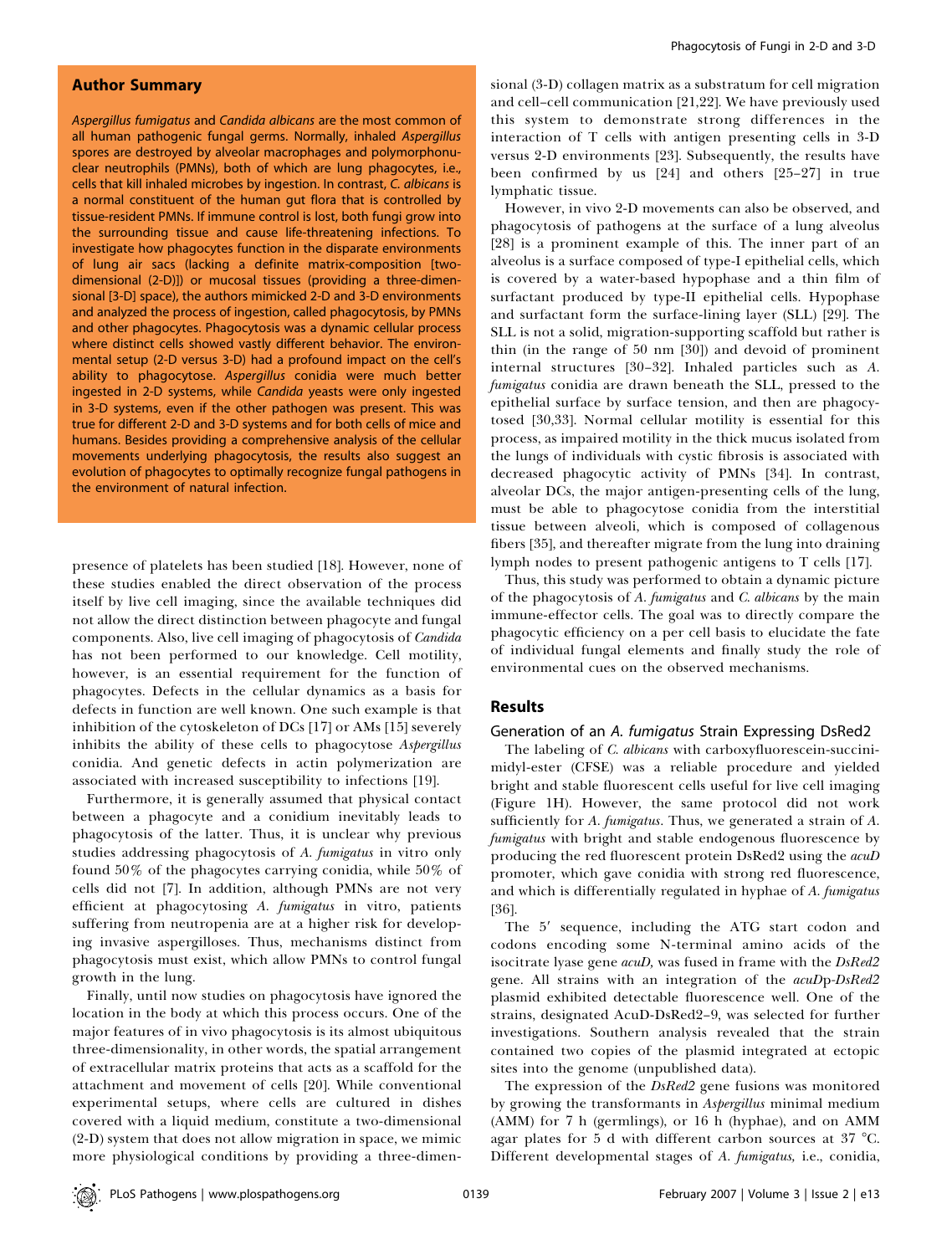

Figure 1. Fluorescence of A. fumigatus and C. albicans Strains Under Different Growth Conditions

A transgenic strain of A. fumigatus expressing DsRed2 under the control of the isocitrate lyase promoter (acuDp) was generated. To investigate the intensity of fluorescence as well as the dependency of the transgene expression on the carbon source, A. fumigatus was cultivated in AMM containing either glucose (A, C, and F) or ethanol (B, D, and E) as the sole carbon source. Different developmental stages were analyzed by light (panels 1) and fluorescence microscopy (panels 2). Resting conidia were derived from sporulating cultures on AMM agar plates containing glucose (A). Conidia were incubated in AMM for 7 h and 16 h to yield germlings (B and E) and hyphae (C and D), respectively. Identically treated wild-type conidia/hyphae are shown in (D). Fluorescence was observed irrespective of the carbon source in resting conidia. By contrast, germlings and hyphae only showed fluorescence when grown on ethanol. To test whether phagocytosis could activate the acuD promoter, we observed conidia germinating within macrophages 6 h after phagocytosis by J774 macrophages (G). An overlay is shown of the transmission light image, a DAPI stain for the nucleus (blue) and the red fluorescence of germinating conidia (G). To obtain green fluorescent C. albicans yeast cells, a number of cells were stained with the green cytoplasmic dye CFSE. A transmission light image (H1) and a fluorescence image (H2) of a fresh preparation of CFSE<sup>+</sup> C. albicans yeast cells are shown.  $Bar = 5 \mu m$ .

doi:10.1371/journal.ppat.0030013.g001

germlings, and hyphae, were studied. Conidia of AcuD-DsRed2–9 were derived from sporulating cultures on AMM agar plates and displayed strong fluorescence of stably deposited DsRed2 irrespective of the carbon source used (Figure 1A shows glucose, unpublished data with ethanol as carbon source). In contrast to conidia, fluorescence of germlings and hyphae was dependent on the carbon source. Strong fluorescence was observed in germlings and hyphae during cultivation on ethanol (Figure 1B and 1E). Cultivation of the fungus on glucose only led to faint, residual fluorescence in germlings (Figure 1C) whereas hyphae showed no fluorescence (Figure 1F), as did conidia or hyphae of the wild-type controls (Figure 1D). The observed slight fluorescence of germlings was possibly due to diffusion of the stable DsRed2 from red conidia into germlings. The carbon sourcedependent expression pattern of DsRed2 observed here, verified that the isocitrate lyase promoter is exclusively active during growth conditions that require the glyoxylate cycle, i.e., with ethanol or C2-generating carbon sources. Furthermore, bright fluorescence was observed when the conidia germinated in macrophages (Figure 1G), suggesting that isocitrate lyase plays a significant role while growing in macrophages.

# Live Imaging of DsRed2-Labeled Conidia Interacting with the Major Phagocytes Demonstrates Strong Influence of the Spatial Dimension of the Environment on Phagocytosis

Analysis of living cells by time-lapse microscopy and singlecell tracking showed that despite dynamic lamellipodia at the cell perimeter, neither AMs nor J774 cells migrated with a high velocity in either 2-D or 3-D environments (Figure 2A). This is in accordance with our earlier data on macrophage migration [21]. PMNs and DCs, in contrast, efficiently migrated in both 2-D and 3-D environments; however, migration in the 3-D environment was somewhat slower than that in the 2-D environment. The percentage of cells in a tracked population migrating at any given time (activity) was significantly higher for AMs, J774 cells, and DCs in 2-D versus 3-D systems. Conversely, a significantly higher number of PMNs was found to be more mobile in 3-D systems than in 2- D systems (Figure 2B). By analyzing tracks of single cells, we found that the migration of immune cells was almost perfectly random in all directions (Figure 2C and 2D).

The interaction of phagocytes with conidia of A. fumigatus was a highly dynamic process. In 2-D environments, actively migrating PMNs and DCs could be observed touching and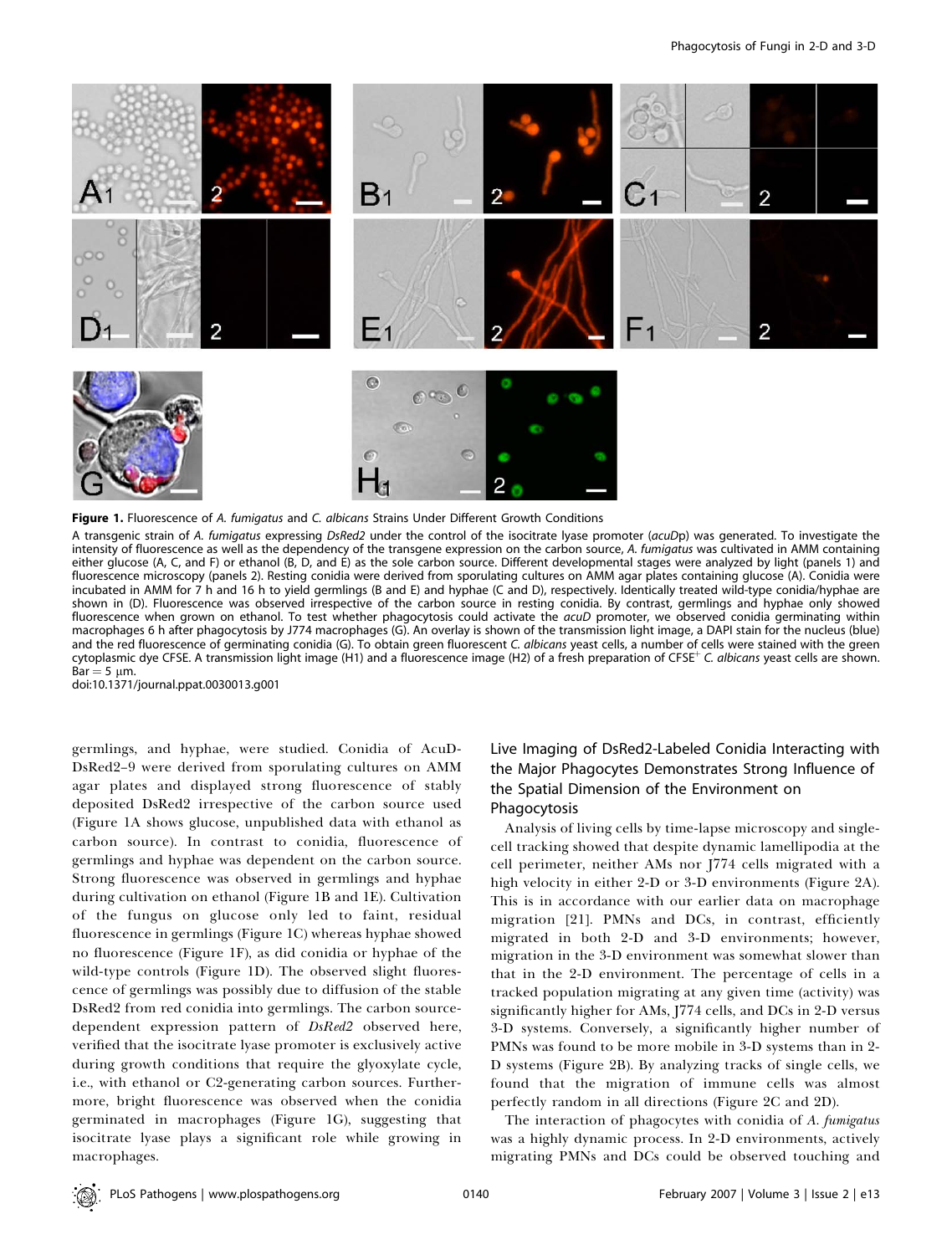

Figure 2. The Migration of Phagocytic Cells in 2-D and 3-D Environments

Unstimulated cells (except J774 cells, which were stimulated overnight with 2.5 U/ml interferon- $\gamma$  before use) were embedded along with A. fumigatus conidia within 3-D collagen matrices or within a 2-D liquid based chamber, and cell movements were recorded for 2 h by time-lapse video microscopy. The migration of 40 to 60 individual cells for each cell type was quantified by computer-assisted, single-cell tracking.

(A and B) The average velocity (in lm/min) (A) and activity (percentage of migrating cells at a given time point) (B) were calculated from the tracks and are shown here as a comparison between different cell types. Data represent the average of three independent experiments.

(C) Representative tracks of 40 PMNs were analyzed in a 3-D collagen matrix or in a 2-D media-based system.

(D) The same cell tracks as depicted in (C) have been redrawn to artificially start at the center of the graph, and each individual step in each track was analyzed for its length and orientation within the four quadrants. This made it possible to measure the distance of all steps that were made into each quadrant. The numbers indicate the percentage of the total distance covered by all tracked cells in each of the four quadrants in 3-D and 2-D systems, showing almost random migration (perfect random migration would result in 25% distance in each quadrant). \*\*,  $p < 0.01$ ; n.s., not significant. Error bars represent standard deviation (SD).

doi:10.1371/journal.ppat.0030013.g002

phagocytosing multiple conidia within 1.5 h of observation (Figure 3A; Videos S1 and S2). Phagocytosis by AMs was less dynamic. Here, cells produced slight membrane protrusions towards nearby conidia before ingesting them (Figure 3A; Video S3). The phagocytosis of the macrophage cell line J774 was morphologically very similar to that of AMs. Here, we also observed that a single successful phagocytosis event could prime cells for more rapid additional phagocytosis events (Video S4).

However, when transferred into a 3-D tissue-based environment, PMNs, AMs, and J774 cells were impaired in their ability to phagocytose conidia. This was observed despite frequent touching that could even lead to a slight displacement of individual conidia (Figure 3B; Video S5). DCs, in contrast, were equally efficient at ingesting conidia in 3-D as compared with the 2-D environment (Figure 3B; Video S6). A quantification of these phenomena showed that DCs were the most efficient cells for the phagocytosis of conidia, both in 2- D and 3-D environments, while all other phagocytes efficiently phagocytosed in a 2-D environment but were severely limited in their capacity for phagocytosis in 3-D (Figure 3C).

# Dragging as a Major Mechanism for the Interaction of PMNs and DCs with Conidia of Aspergillus

A frequent characteristic of phagocyte–conidium interaction was the dragging of conidia over long distances without obvious phagocytosis. This was especially pronounced in PMNs in 2-D environments and, to a lesser extent, also with DCs (Figure 4A; Videos S7 and S8). The dragging of multiple conidia by a single PMN often led to the formation of large aggregates of nonphagocytosed conidia in the center surrounded by several PMNs on the periphery (Figure 4A; Video S7). High-resolution electron microscopy showed that dragging cells could generate surface extensions that were reminiscent of phagocytic cups to individual conidia, while other conidia on the same cell were merely attached to the cell surface without the induction of membrane protrusions (Figure 4B). Three dimensional reconstructions of confocal z stacks of PMNs incubated with conidia for 1 h clearly showed conidia completely internalized, and those conidia simply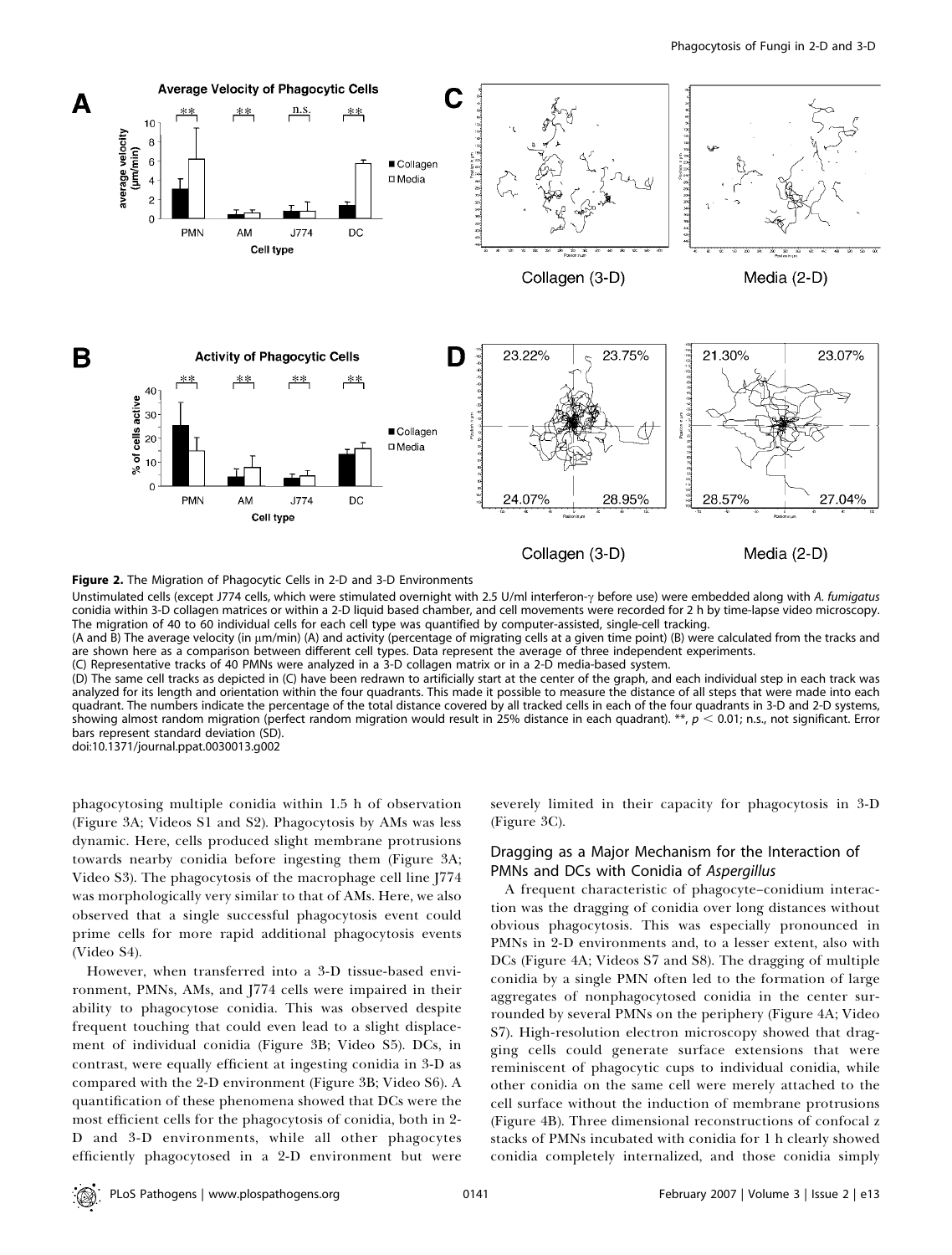

Figure 3. Phagocytosis of A. fumigatus Conidia by Different Phagocytes Is Dependent on the Dimensionality of the Environment

(A) A pure fraction of immune cells and conidia was incorporated in a 2-D liquid-based system and subjected to time-lapse video microscopy. Panels show ingestion of conidia (marked by red arrows) by PMNs, AMs, and DCs. All cells were imaged over a period of 3 h.

(B) Image sequences from PMNs, AMs, and DCs shown with A. fumigatus conidia in a 3-D collagen matrix. The left column time series displays the interaction of a red A. fumigatus conidium (indicated by red arrow) with a PMN and the latter's inability to ingest or drag the conidium despite contact. The middle column shows the unsuccessful interaction of an AM over a period of 2 h. The right column shows the efficient uptake of four conidia by a DC during a 3-h period. Bar  $=$  25  $\mu$ m.

(C) A histogram quantitatively showing the influence of the environment (3-D, solid bar; 2-D, white bar) on the phagocytic ability of different cell types. The number of cells that had internalized conidia was counted 30 min after the start of imaging. The data represent the average of the percentage of cells internalizing conidia from three independent experiments, representing a total of 433 DCs in collagen, 356 DCs in media, 77 AMs in collagen, 229 AMs in media, 706 PMNs in collagen, 458 PMNs in media, 367 J774 cells in collagen, and 212 J774 cells in media. \*,  $p < 0.05$ ; \*\*,  $p < 0.01$ ; n.s., not significant. Error bars indicate SD.

doi:10.1371/journal.ppat.0030013.g003

attached to the surface of a cell (Figure 4C; Video S9). Due to their inherently low mobility, neither AMs nor J774 cells dragged conidia.

# The Environment Directly Influences Touching, Dragging, and Phagocytosis of Individual Cells

To study the frequency of conidium–phagocyte encounters, we analyzed the physical interaction of single cells with individual conidia in time-lapse video sequences (Figure 5). These analyses showed that touching rates between all types of phagocytes and conidia were higher in 2-D than in 3-D environments, reaching mean values between one to three contacts per cell per hour (Figure 5A). Individual DCs were

found touching as many as ten conidia in 1 h in 2-D systems (Figure 5A). The percentage of cells touching conidia was consistently higher in 2-D environments, although, with the exception of AMs, these differences were not large enough to reach the level of significance (Table 1).

The continuous filming of cells interacting with conidia also allowed the analysis of the fate of touched conidia. Thus we calculated the rate of touches (phagocytosis touching index [PTI]) that finally ended in successful phagocytosis as shown in Videos S5–S8. These analyses showed, that for J774 cells, the PTI was lower in 3-D compared with that in 2-D environments. For AMs, the PTI in the 3-D environment was zero, meaning that none of the observed touches between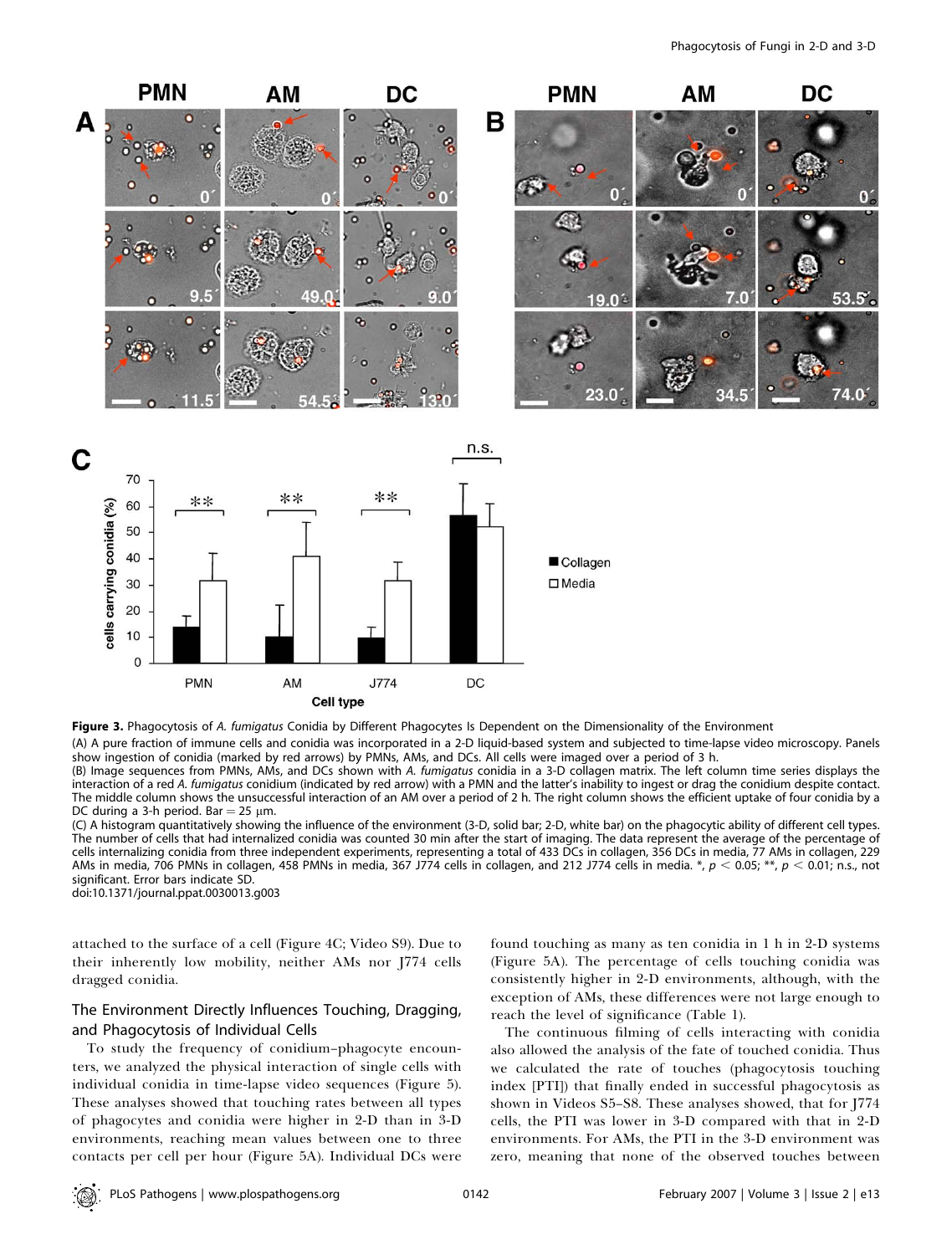

2-D 2-D





Figure 4. Dragging Is a Major Interaction Type of DC or PMN with Conidia of A. fumigatus

(A) Time series from videos of A. fumigatus conidia and PMNs and DCs in 2-D and in 3-D systems show dragging as an alternative way of interaction between phagocytes and A. fumigatus conidia. The conidia are dragged by the PMNs in the form of a cluster. DCs are able to drag conidia over several micrometers (shown in green). Bar =  $25 \mu m$ .

(B) Electron microscope images of DCs (i) and (ii) and PMN (iii) and (iv) are shown interacting with conidia, which were pseudocolored blue to enhance contrast. Dragging and ongoing phagocytosis as seen in time-lapse imaging is evident in the form of several conidia attached to a single DC or PMN (shown here in green arrows), as well as in the process of being incorporated into (indicated by red arrows) a single DC or PMN in the high resolution electron microscopy image (Bar = 5 μm). (ii) shows an attached conidium to a DC, and (iv) shows a conidium being phagocytosed by a PMN (Bar = 2μm). (C) Attached and internalized conidia associated with the same PMN. PMNs were fixed and permeabilized during interaction with DsRed conidia. Subsequently, cells were stained with Alexa 488 labeled phalloidin. Two-color confocal microscopy was used to obtain a z stack covering the entire cell thickness. Shown is the transmission light image (i) as well as two views of a voxel rendering of composite red (fungus) green (actin) fluorescence images. (ii) corresponds to the same view as (i) and (iii) corresponds to a 180-degree rotation in the plane of the paper showing that five conidia are entirely covered by actin cytoskeleton pockets, while the sixth conidium is in the process of being phagocytosed as depicted by actin protrusions (arrowheads). These protrusions correspond to those depicted in (B) (iv). The conidium marked with an asterisk is not visible in the fluorescence image due to the loss of fluorescence. Also refer to Video S9.

doi:10.1371/journal.ppat.0030013.g004

C

AMs and conidia led to phagocytosis. For PMNs, fewer cells with an intermediate PTI were found in 3-D environments as compared with those in 2-D environments. At the same time, cells with a PTI of one remained equally as frequent. These differences, however, were not significant. Also, the PTI values of DCs did not change significantly with the environment (Figure 5B).

In the same way, we also analyzed the rate of touches that were followed by dragging the conidia rather than by phagocytosis (dragging touching index [DTI]). Here, the efficient dragging of conidia by PMNs in the 2-D environment was almost completely lost in the 3-D environment (Figure 5C). These data indicated that after transfer from a 2-D into a

3-D environment, physical contact formation between PMNs, AMs, and J774 cells with conidia was impaired, leading to strong defects in dragging and phagocytosis by these cells.

# Phagocytosis of C. albicans Is Optimal in 3-D Environments

AMs are exclusively located and function in the lungs, whereas PMNs can exert their activity in all tissues. Thus, we asked whether the defect in productive interaction with A. fumigatus conidia in 3-D environments was a general inability of PMNs to function in 3-D environments, or whether the type of pathogen determined cellular activity. Therefore, we measured the phagocytosis of the tissue-invading fungus C.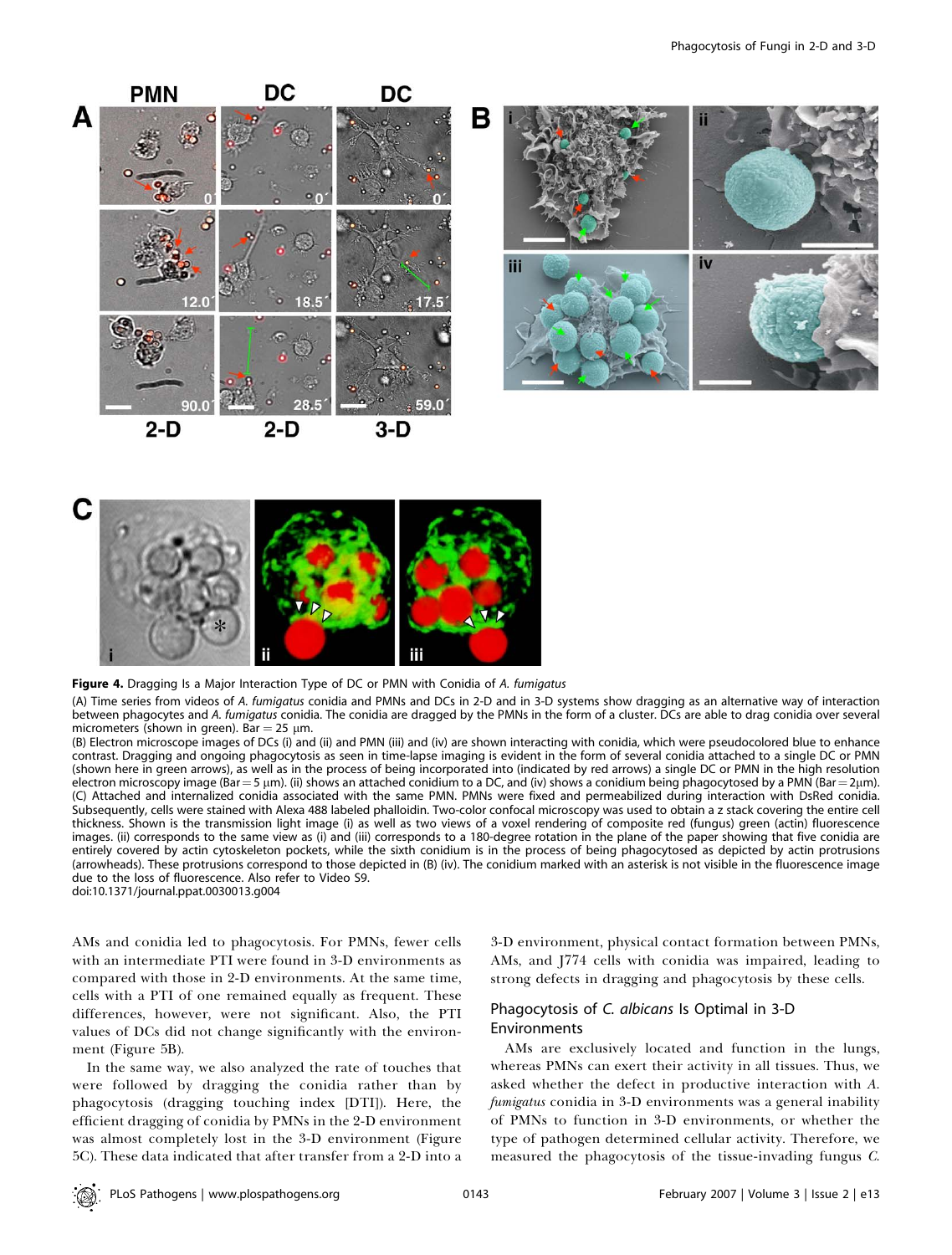

Figure 5. The Physical Interaction of A. fumigatus Conidia and Several Phagocytes Is Strongly Influenced by the Dimensionality of the Environment (A) Column scatter plots showing the number of contacts between phagocytes and conidia per hour in 2-D and 3-D environments. Each dot represents all observable contacts of an individual cell with conidia within a given video. As observation times for single cells vary greatly due to movements in and out of focus, values have been normalized on the average number of contacts per hour. Individual conidia touching cells as detected in (A) were subsequently followed for their fates. This could be simple release, dragging, or phagocytosis.

Dots in (B) show the rate of conidia that have been successfully phagocytosed relative to the number of conidia that have been touched by a cell (PTI). Each dot represents the value for one single cell. All cell types have been investigated for their PTI in 2-D and in 3-D environments.

(C) DTI values for the four cell types in 2-D and in 3-D environments. Evaluation of the DTI is analogous to the evaluation of the PTI with dragging as the physical interaction scored.

Significance values (indicated over 3-D figures) have been obtained using the Mann-Whitney nonparametric U-test except where written in italics. Here the Mann-Whitney U-test was not applicable, and p-values were derived from the Wilcoxon rank sum test. Alternately, the Mann-Whitney U-test was performed after assigning arbitrary small values to the 0 entries. This yielded results similar to those of the Wilcoxon rank sum test (p-values not shown). The horizontal bars in each column scatter plot indicate median. The vertical lines represent interquartile ranges. doi:10.1371/journal.ppat.0030013.g005

albicans by PMNs and the macrophage cell line RAW 264.7, which is derived from peritoneal (i.e., tissue-associated) macrophages [37]. Live cell imaging showed intense contacts of both PMNs and RAW cells with yeast cells of C. albicans in 2- D (Figure 6A; Videos S10 and S11) as well as in 3-D environments (Figure 6B; Videos S12 and S13). Nevertheless, only a few PMNs or RAW cells were found carrying C. albicans intracellularly in the 2-D environment, while the number of cells carrying single or multiple yeast cells in 3-D systems was almost four times higher when compared to the 2-D systems (Figure 6C). Videos also showed the tendency of both PMNs (Video S12) and RAW cells (Video S13) to catch C. albicans cells even from great distances, while frequent contacts between phagocytes and C. albicans in 2-D environments led

to no apparent physical association or a directional change of morphology of the cells.

Due to the previous observation that one completed phagocytosis event could increase the frequency of subsequent events (Video S4), we reasoned that successful interaction with one pathogen might enable PMNs to phagocytose the other pathogen en route, even within the ''wrong'' environment. To test this assumption, we set up competitive phagocytosis assays, where PMNs were allowed to interact with a mixture of A. fumigatus conidia and C. albicans yeast cells in both 2-D and 3-D environments. Again, imaging showed intensive contacts of PMNs with both fungal elements in both environments. However, in 2-D environments, PMNs selectively chose A. fumigatus conidia in a manner indistin-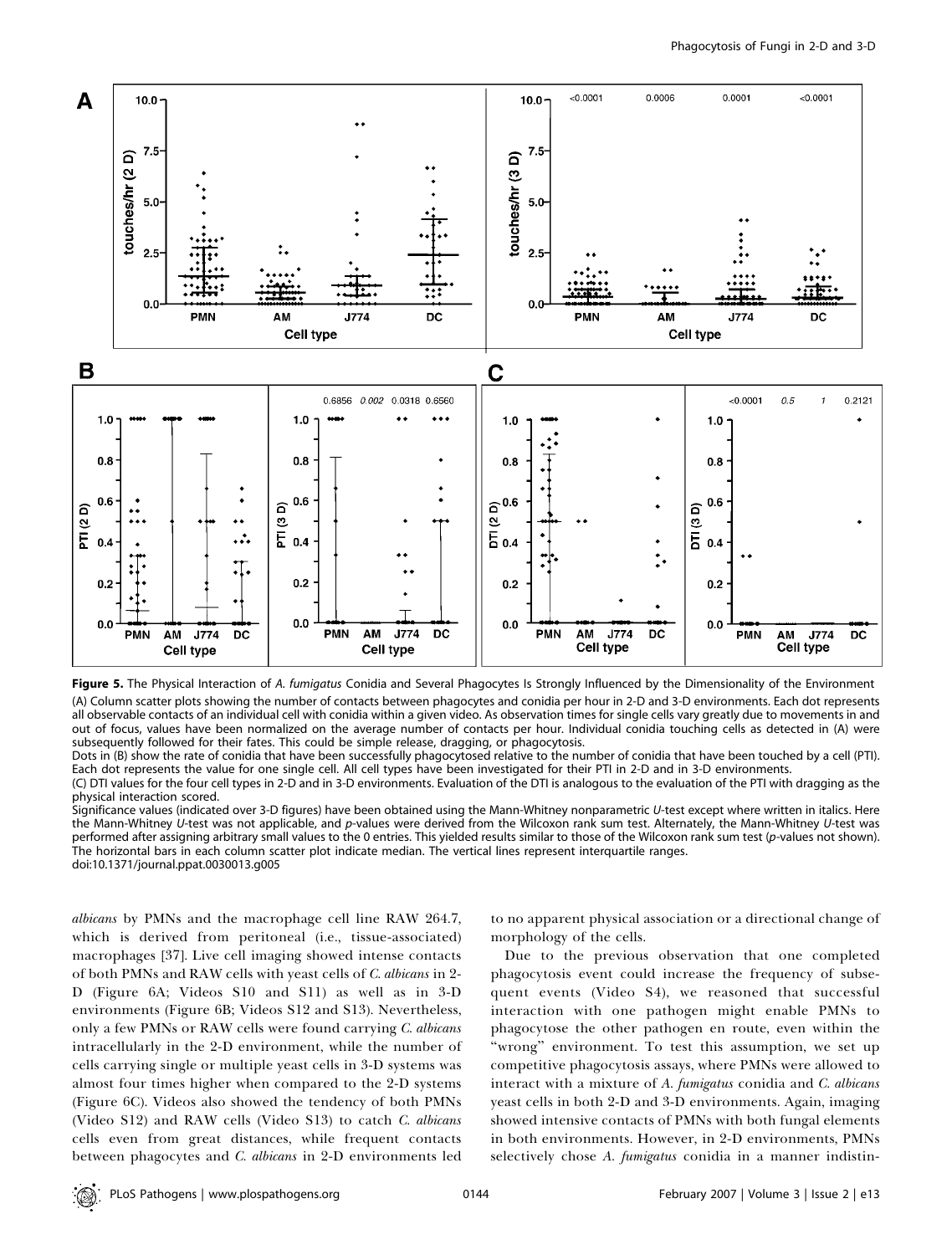| <b>Cell Type</b> | <b>Cells Counted</b> |       | Percentage Cells with $>$ One Contact |                 | <i>p</i> -Values |          |
|------------------|----------------------|-------|---------------------------------------|-----------------|------------------|----------|
|                  | $2-D$                | $3-D$ | $2-D$                                 | 3-D             | t-Test           | MWU-Test |
| <b>PMN</b>       | 66                   | 81    | $79.7 \pm 17.5$                       | $64.6 \pm 27.5$ | 0.2163           | 0.3929   |
| AM               | 63                   | 33    | $78.7 \pm 19.5$                       | $38.1 \pm 5.6$  | 0.0035           | 0.0357   |
| J774             | 37                   | 79    | $88.3 \pm 12.5$                       | $51.1 \pm 28.3$ | 0.0455           | 0.1143   |
| DC               | 38                   | 57    | $95.8 \pm 7.2$                        | $79.4 \pm 17.7$ | 0.0990           | 0.2286   |

Table 1. Percentage of All Cells with at Least One Contact with A. fumigatus Conidia in 2-D and 3-D

Data is representative of three independent experiments.

t-Test, Student's t-test; MWU-Test, nonparametric Mann-Whitney U-test.

doi:10.1371/journal.ppat.0030013.t001

guishable from the situation with conidia alone (Figure 7A; Video S14), while in 3-D environments very efficient phagocytosis of C. albicans occurred despite clearly detectable contacts to nearby A. fumigatus conidia by the same PMN (Figure 7B; Video S15). A quantification of these results showed that even in competitive phagocytosis assays, individual PMNs could phagocytose one pathogen very efficiently while simultaneously ignoring the other (Figure 7C).

It was possible that the contact with collagen fibers, rather than the dimensionality, was responsible for the observed differences in phagocytosis. To test this assumption, we analyzed the phagocytosis of either A. fumigatus or C. albicans by PMNs on slides coated with collagen. Here, cells were in intimate contact with collagen fibers, but were not embedded three-dimensionally within the matrices. Interestingly, on collagen-coated slides, PMNs were as efficient in interacting with A. fumigatus conidia as observed before in our conventional (plastic dish–based) 2-D system. Accordingly, C. albicans yeast cells could not be phagocytosed by PMNs on collagencoated slides (Figure 7D). This suggested that it was indeed 3- D embedding within collagen that caused the observed differences in interaction/phagocytosis. The next question was whether this was a specific function of 3-D gels based on type-I collagen only. To test this, we measured interaction of PMNs with A. fumigatus conidia or C. albicans yeast cells in 3-D matrices composed of Matrigel (a basement membrane entirely devoid of type-I collagen). Its main constituents are laminin and type-IV collagen. Confirming our previous assumptions, the interaction of PMNs with both fungal pathogens within 3-D matrices composed of Matrigel was indistinguishable from what had been observed before within 3-D collagen (Figure 7E). In addition, when incubated on slides coated with Matrigel (analogous to the experiment depicted in Figure 7D), the cellular behavior again was identical to what had been observed in the other 2-D systems (unpublished data). These results suggest that it is indeed the dimensionality of the environment that critically influences the interaction of phagocytes with fungal pathogens.

Finally, it was important to investigate whether the observed phenomena were restricted to mouse phagocytes only. To analyze this, we investigated the interaction of human peripheral blood PMNs from three independent healthy donors with both fungal pathogens and in 2-D and 3-D environments. We found that the behavior of human cells closely mimicked the murine PMNs, in that phagocytosis of A. fumigatus was much better in the 2-D compared to the 3-D

environment. We also noted that the interaction with C. albicans was exactly the opposite (Figure 7F). Thus, the dependence of phagocytes, at least of PMNs, on the dimensionality of the environment appears to be a general phenomenon not restricted to only mouse cells.

## **Discussion**

In this study we analyzed the cellular dynamics underlying the interaction and phagocytosis of two important fungal pathogens, A. fumigatus and C. albicans, using the major phagocytes of the mammalian body. Continuous imaging, which is indispensable for these studies, requires the reliable identification of both cells and fungi under constant light exposure. Expression of DsRed2 under control of the acuDpromoter resulted in bright, stable fluorescence in conidia of A. fumigatus, which is necessary for long-term live-cell imaging analyses. At the same time, this transgenic fungus confirmed our earlier data on the environmental conditions leading to activity of the acuD-promoter [36], and thus adds additional proof to the efficacy of the fluorescent reporter gene strategy for studies on the activity of novel promoter elements in filamentous fungi [38]. The fact that the *acuD*-promoter was active during germination of conidia and outgrowth of macrophages made this promoter a valuable tool for following phagocytosis of conidia in cells.

The acuDp-DsRed2 transgenic A. fumigatus made it possible to capture dynamic pictures of the phagocytosis process of conidia by the main cell types that interact with the fungus during natural infection [39]. This also made it possible to evaluate the fate of individual conidia and cells over a period of several hours and, finally, an assessment of phagocytic efficiency on a per cell basis could be conducted. The data indicate that the majority of cells were not able to phagocytose each conidium they touched. Although a number of cells, especially among AMs, were 100% successful (each contact led to phagocytosis of the touched conidium), a larger fraction of contacts between phagocytes and conidia did not end in phagocytosis, but rather in the release of conidia by the phagocytes. This could be observed not only with cells that had not phagocytosed any conidium, but also with cells that had already successfully phagocytosed conidia before. Hence, phagocytosis is not always the consequence of physical contact between a phagocyte and a pathogen, but could result from other, yet undisclosed, factors within the phagocyte and pathogen that need to coincide for phagocytosis to occur. This might explain why, in conventional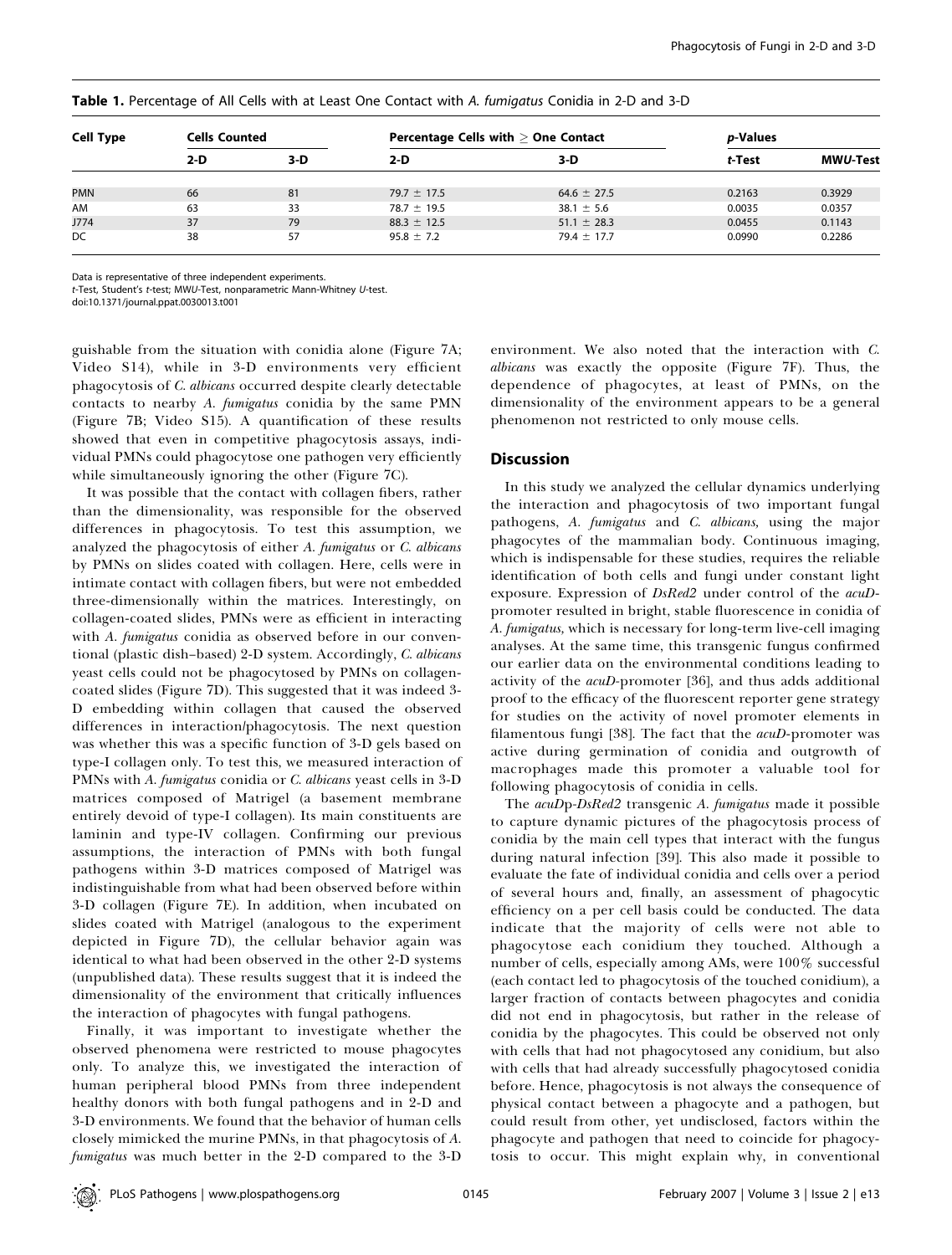

Figure 6. Phagocytosis of C. albicans by PMN and RAW Cells Is Enhanced in 3-D Environments

(A) Image sequences from videos with PMN and RAW cells interacting with C. albicans in a 2-D system. Bar = 25 µm. The images show several contacts between the cells and the fungus (red arrows) without any ingestion or dragging.

(B) Time series showing efficient uptake of C. albicans (red arrows) by PMN and RAW macrophages. Image sequences from videos with PMN and RAW cells interacting with C. albicans in a 3-D collagen matrix. Bar = 25  $\mu$ m. Interactions were observed over a period of 3 h.

(C) Quantitative representation of the effect of the environment on the phagocytosis of C. albicans by PMN and RAW cells in 2-D and in 3-D environments. The number of cells that had internalized C. albicans cells was counted 30 min after the start of imaging. The data represent the average percentage of cells internalizing yeasts from three independent experiments, representing a total of 241 PMNs in collagen, 187 in media, and 141 RAW macrophages in collagen, 97 in media. \*\*,  $p < 0.01$ . Error bars represent SD. doi:10.1371/journal.ppat.0030013.g006

phagocytosis assays of conidia, only  $\sim 50\%$  of AMs finally carry conidia [7], and after infection in vivo only  $40\% - 50\%$  of all airway DCs showed ingested conidia [17].

In addition, live microscopy also detected a novel, previously unrecognized means of phagocyte–pathogen interaction: the dragging of large numbers of conidial elements by individual cells without phagocytosing them. This was especially prominent among PMNs. The dragging of conidia by highly motile PMNs could lead to the collection of almost all conidia visible within a given field of view and to the formation of aggregates of conidia surrounded by highly motile PMNs. By this means, PMNs, which are not as efficient in phagocytosing conidia as AMs, might take control over large numbers of inhaled conidia. These aggregates have been isolated recently from infected murine lungs and shown to be associated with large amounts of reactive oxygen species [40], which could be a possible mechanism employed by PMNs to control Aspergillus infection [41]. Future work is needed to show whether such aggregates between PMNs and conidia can also be isolated from the lungs of humans exposed to Aspergillus conidia. The lack of PMN–Aspergillus aggregates in patients succumbing to the infection might explain why neutropenia is an especially dangerous condition for infection with A. fumigatus.

The most important finding of this study was the strong dependence of the phagocytic efficiency of PMNs and AMs (excluding DCs) on the dimensionality (i.e., 2-D or 3-D) of the environment, which was retained irrespective of the presence or absence of collagen. It is well known that in vivo DCs must take up conidia from airways and then migrate through the interstitial lung tissue to reach draining lymph nodes for antigen presentation to T cells [17,35,42]. Thus, DCs must be able to function in both environments. However, PMNs and AMs interact with inhaled conidia in the lung alveolus on the surface of the alveolar epithelium beneath a very thin, liquid SLL [30], a situation representing a typical 2-D environment. Nevertheless, the ability to phagocytose C. albicans shows that PMNs are not generally unable to function in 3-D environ-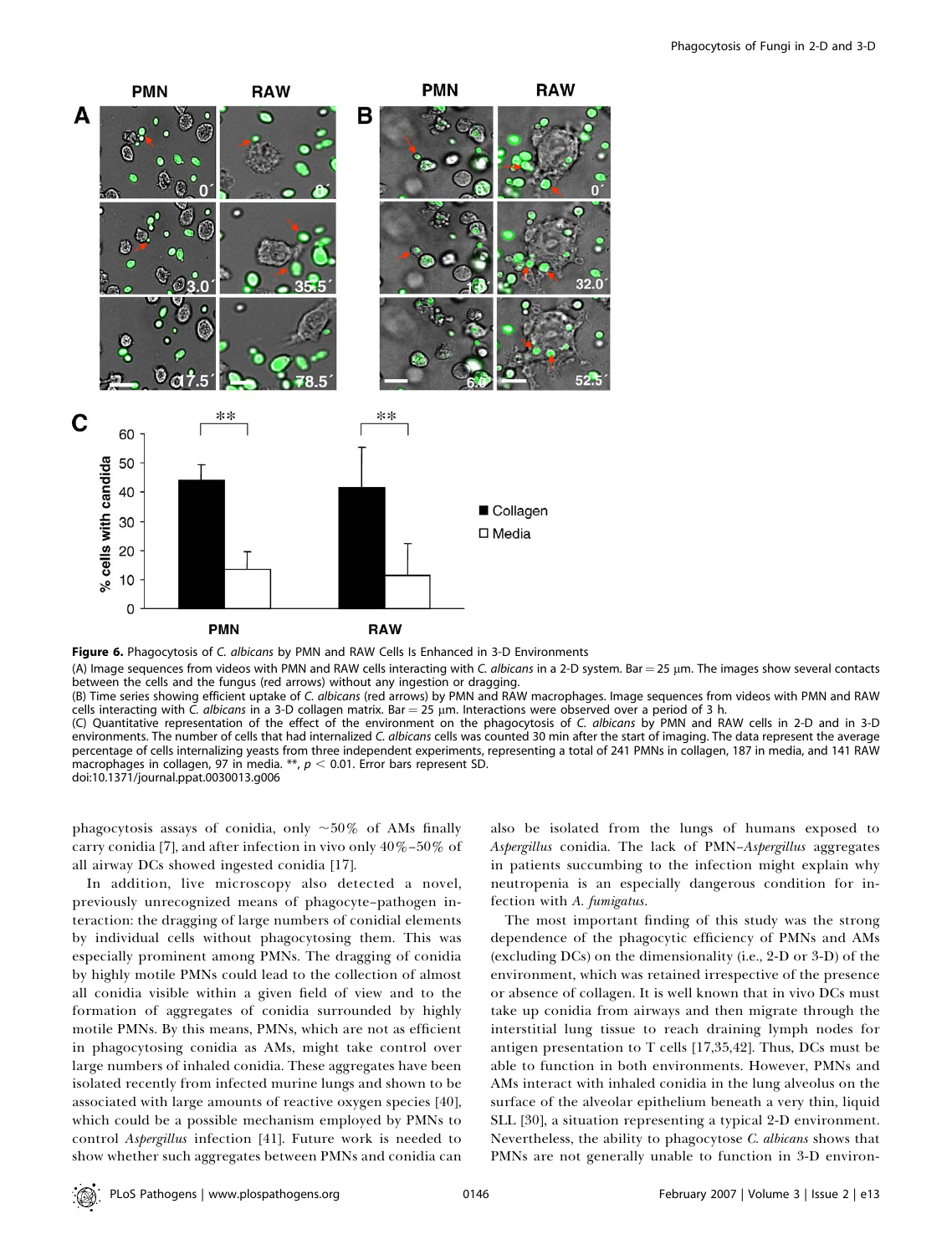

Figure 7. Phagocytosis of A. fumigatus and C. albicans Is Dependent on the Dimensionality of the Environment

PMNs were incorporated along with A. fumigatus conidia and C. albicans yeast cells in the same system (2-D or 3-D), and the interactions were observed over a period of 3 h.

(A) A PMN selectively taking up and dragging A. fumigatus conidia despite several contacts with C. albicans yeasts in a 2-D liquid system. Bar = 25µm. (B) Time series of a PMN selectively taking up three C. albicans cells despite touching at least four A. fumigatus conidia in 3-D (red arrows). Bar  $=$  25 µm. (C) Quantitative representation of cells with internalized A. fumigatus conidia or C. albicans yeast cells or both in 2-D or 3-D systems. Data represent the average percentage of cells carrying conidia and/or yeasts from three independent experiments, representing 140 PMNs in collagen and 217 PMNs in media with error bars denoting SD. \*\*,  $p < 0.01$ .

(D) Quantitative comparison of the percentage of PMNs internalizing conidia or yeasts over collagen coated slides. The graph represents data from three independent experiments. Error bars denote SD. \*\*,  $p < 0.001$ .

(E) Average percentage of PMNs internalizing A. fumigatus or C. albicans in Matrigel (solid bar) and in media (open bar). Data represent the average from three independent experiments. Error bars indicate SD. \*\*,  $p < 0.001$  for both pathogens in 2-D and in 3-D environments.

(F) Average percentage of PMNs derived from peripheral human blood with internalized conidia or yeasts in 2-D or 3-D systems. Data represent the average of cells taken from three healthy blood donors, each analyzed for all four conditions. Error bars indicate SD. \*\*,  $p < 0.001$ .

doi:10.1371/journal.ppat.0030013.g007

ments. Strikingly, hyphae, the tissue invasive form of A. fumigatus, were also efficiently attacked by a large number of PMNs in our 3-D environment (unpublished data). In the light of these observations, it is tempting to speculate that phagocytes may have co-evolved with different pathogens or even with their morphotypes in a way to optimally recognize them in the environment where the encounter within the mammalian body is most likely to occur. The ability to differentiate between C. albicans morphotypes also was previously demonstrated for DCs [43], albeit only for 2-D environments. The inability of PMNs to recognize pathogens

in the inappropriate environment may have important consequences. For example, mice, which can accept a lung infection with  $2 \times 10^8$  A. fumigatus conidia without notable dysfunction [44], are killed by  $5 \times 10^6$  conidia when administered intravenously [45]. Thus, mice are  $>40$  times as sensitive to the same infection when the infection occurs in a non-natural environment despite the presence of a large number of PMNs in the bloodstream. This might also explain why the transition from a local to systemic infection, which occurs by hematogeneous spread of A. fumigatus, shows such high mortality [9].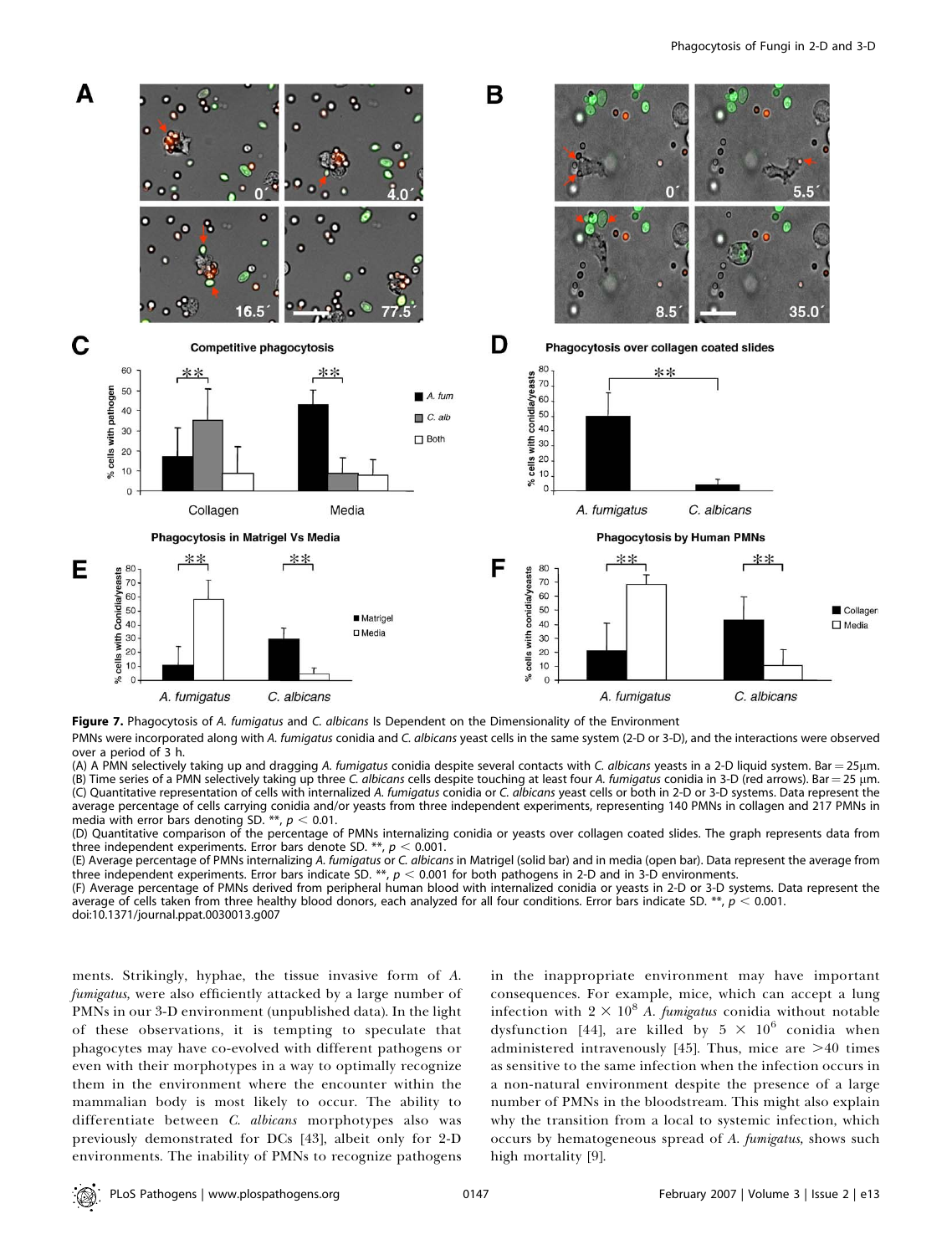Currently, the molecular explanation for these findings is puzzling. It has been shown that human macrophages can more efficiently phagocytose and kill bacteria [46] or *Candida* [13] in contact with a type-I collagen gel. This was associated with increased Fc-receptor or complement-receptor–mediated uptake and induction of phagolysosomal fusion after contact with collagen. However, the same effects obviously cannot account for the decrease in activity of PMNs against A. fumigatus in collagen. Generally, the cellular receptors responsible for ingestion of A. fumigatus by phagocytes are poorly defined. It has been shown that surfactant is important for this process [47]. However, since purified cells were used, participation of surfactant in the processes described here can be excluded. Previously it had been shown that PMNs were able to rapidly change their transcriptional profile in response to the environment [48]. Thus, the de novo expression, or down-regulation of receptors in 3-D compared to 2-D environments is likely. The same holds true for the pathogens themselves. For example, a simple temperature shift was shown to alter the expression of several hundred genes in A. fumigatus [49], so it is very likely that genes are differentially expressed in A. fumigatus after transfer of the culture from liquid culture into collagen. Such an adaptation might account for the inability of phagocytes to recognize the fungus in this environment. The ability to adapt the transcriptional profile to the environment was also shown in C. albicans [10,50]. Thus, future work needs to define genetic alterations in both the pathogen and the phagocyte in relation to the environment in order to obtain a complete understanding of the cellular processes underlying dragging, phagocytosis, and the killing of fungal pathogens in 2-D and 3-D environmental niches.

## Materials and Methods

Fungal and bacterial strains. CEA17 is a uracil-auxotrophic A. fumigatus strain, which encodes a mutated  $pyrG$  gene [51]. The A. fumigatus strain AcuDp-DsRed2 was derived from the CEA17 strain following transformation with plasmid pacuDp-DsRed2-pyrG. The strain carries two copies of the  $acuDp-DsRed2$  gene fusion integrated ectopically into the genome. Vectors and plasmids were propagated in Escherichia coli XL1 Blue MRF' ( $\Delta$ (mcrA)183  $\Delta$ (mcrCB-hsdSMR-mrr)173 endA1 supE44 thi-1 recA1 gyrA96 relA1 lac [F' proAB lacI<sup>q</sup> Z $\Delta M$ 15 Tn10  $(Tet^{R})$ ) (Fermentas, http://www.fermentas.com).

Fungal cultivation conditions. For the cultivation of A. fumigatus strains, AMM with  $1\%$  (w/v) glucose or 50 mmol ethanol as a carbon source was used [52]. Conidial suspensions were obtained from AMM agar plates after 5 d of cultivation [52]. Fungal and bacterial strains were grown at 37 °C. Spore suspensions were prepared as described without the addition of antibiotics [52]. E. coli strains were grown on LB agar plates or in LB medium at  $37^{\circ}$ C. Ampicillin was added to give a final concentration of 100 µg/ml. C. albicans (based on SC5314, obtained from R. Calderone, Georgetown University) was grown to stationary phase in YPD medium (Sigma, http://www.sigmaaldrich.  $\text{com/Brands/Sigma.html}$ ) at  $30\text{ °C}$  with orbital shaking at  $160\text{ rpm}$ . For fluorescence labeling,  $1 \times 10^8$  yeasts were harvested by centrifugation (16,000g, 5 min, 24 °C), washed twice in 1 ml PBS, and stained with CFSE  $(0.5 \text{ }\mu\text{mol} \text{ in } 1 \text{ }\text{ml } PBS/0.1\% \text{ DMSO})$  (Invitrogen, http://www. invitrogen.com) for 1.5 h at  $37^{\circ}$ C. Yeast cells were washed three times in PBS to remove remaining dye before use.

Generation of recombinant plasmids. An A. fumigatus sequence containing the promoter from the acuD gene encoding isocitrate lyase [36] was used. The pDsRed2 vector was obtained from Clontech (http://www.clontech.com). The A. fumigatus pyrG gene was used as a selection marker [53]. The pyrG gene was synthesized by PCR amplification using the oligonucleotides pyrG\_Afum\_notI\_1 (5'-GCGGCCGCACAGCTATGCGACCG-3') and pyrG\_Afum\_notI\_2 (5'-GCGGCCGCATATCTCTGGTTGGAG-3'), which encode NotI restriction sites (underlined) and chromosomal DNA of A. fumigatus as the template. For generation of the acuDp-DsRed2 gene

fusion the  $5'$  sequence of the A. fumigatus isocitrate lyase gene (942) bp), including the ATG, was amplified by PCR, using oligonucleotides AfAcuD\_upst\_Bam (5'-CGGATCCGAAGGACAGGAAC-3') and AcuD\_rev\_KpnI (5'-CTGGATCCAAACCCATTGTGACAGGT ATGAAGAGG-3') and chromosomal DNA of A. fumigatus as the template. The oligonucleotides encoded BamHI and KpnI sites at the  $5'$  and  $3'$  ends, respectively (underlined). The PCR fragment was cloned into the pCR2.1 vector. The resulting plasmid was digested with BamHI and KpnI. The DNA fragment obtained was ligated into plasmid pDsRed2, which had also been digested with BamHI and KpnI, to give the plasmid pacuDp-DsRed2. The PCR amplified pyrG gene was integrated into plasmid pacuDp-DsRed2 by ligation into its single NotI site to yield plasmid pacuDp-DsRed2-pyrG (Figure 1B). Transformation of A. fumigatus was performed as described [54].

Fluorescence and light microscopy. Microscopic analyses shown in Figure 1 were performed with a Leica DM4500 B microscope with a filter set of BP 546/12 for excitation and BP 605/75 for emission. Images were obtained and processed with Leica Application Suite 2.3.4 R2 (Leica Microsystems, http://www.leica-microsystems.com). Fluorescence analysis of Figure 1G was performed with an Axiovert 200 M/LSM 510 META laser scanning confocal microscope (Zeiss, http://www.smt.zeiss.com). DsRed2 and 4',6-diamidino-2-phenylindole-dihydrochloride (DAPI) were excited by a laser line of 542 and 364 nm, respectively. Fluorescence signals were detected using a 385 nm long pass filter for DAPI and by 560–615-nm band pass filters for DsRed2. Images were acquired using the LSM-510-META 3.2 software (Zeiss). Figures were assembled with Adobe Photoshop (http://www. adobe.com).

Confocal microscopy. PMNs and DsRed A. fumigatus conidia were mixed at a ratio of 1:5 and incubated for 1 h over 12-mm poly-Llysine–coated cover slips. Cells were fixed in 4% paraformaldehyde (PFA) (Sigma) at (pH 7.4) for 20 min at room temperature and then washed three times with prewarmed PBS. The cells were then permeabilized with 4% PFA and 0.1 % Triton X-100 (Sigma). After washing with PBS, the cells were blocked with a solution of PBS containing 1% BSA and 5% horse serum (Sigma). Staining for actin cytoskeleton was done using Alexa 488 labeled phalloidin (2 U/ml) (Molecular Probes, http://probes.invitrogen.com) for 45 min to 1 h. Cover slips were mounted on clean glass slides with Mowiol (Calbiochem, http://www.emdbiosciences.com) with 0.01% paraphenylene diamine (Sigma). Cells were imaged with an Olympus LSM confocal microscope (Fluoview 1000) with a  $100-\times$  objective. A 3-D rendering of confocal z stacks was done using the Volocity software package (version 4.0; Improvision, http://www.improvision.com).

Cell preparation. BALB/c bone marrow DCs were generated in 8-d cultures as described [55]. Cell lines secreting murine granulocytemacrophage colony-stimulating factor (GMCSF) or IL-4 were kindly provided by Thomas Blankenstein from the Max Delbrück Center for Molecular Medicine (MDC), Berlin (http://www.mdc-berlin.de). PMNs were obtained by positive selection from mouse bone marrow (BM). BM cells were prepared by flushing the femurs and tibiae of BALB/c mice with  $PBS + 1\%$  FCS (v/v). Following erythrocyte lysis, the cells were incubated with Fc–Block (BD Biosciences, http://www. bdbiosciences.com) and then subjected to cell sorting by Gr-1– labeled magnetic particles (clone RB6-8C5, BD Biosciences) following the manufacturer's instructions. The purity of the cells was  $>97\%$  as determined by FACS analysis. AMs were obtained by washing the trachea and lungs of BALB/c mice with PBS through a 22G plastic catheter (Braun, http://www.bbraun.de) to obtain bronchoalveolar lavage fluid. After erythrocyte lysis, the cells were resuspended in complete medium supplemented with glutamine, penicillin, and streptomycin. The cells were kept on ice until use.

J774 cells were cultured in BioWhittaker's X-Vivo 15 medium (Cambrex, http://www.cambrex.com). Before use, the cells were<br>stimulated overnight with 2.5 U/ml interferon- $\gamma$  (Boehringer Ingelheim, http://www.boehringer-ingelheim.com). RAW 264.7 macrophages [37] (American Type Culture Collection, http://www.atcc.org) were maintained in RPMI (Gibco, http://www.invitrogen.com) containing 10% FCS at 37 °C and harvested by scraping with a rubber policeman. The cells were subjected to no more than 20 passages.

Human PMNs were derived from the peripheral blood of healthy volunteers. Briefly, freshly drawn blood was diluted with HBSS without  $\mathrm{CaCl}_{2}$  and  $\mathrm{MgCl}_{2}$  (Gibco) and layered over PolymorphPrep (Axis-Shield PoC AS, http://www.axis-shield.com) according to the manufacturer's instructions. PMNs were carefully removed and resuspended in RPMI supplemented with 5% pooled human serum (Chemicon, http://www.chemicon.com) following washing and erythrocyte lysis with ACK buffer (Cambrex). All experiments with human cells were done with  $5\%$  (v/v) pooled human serum.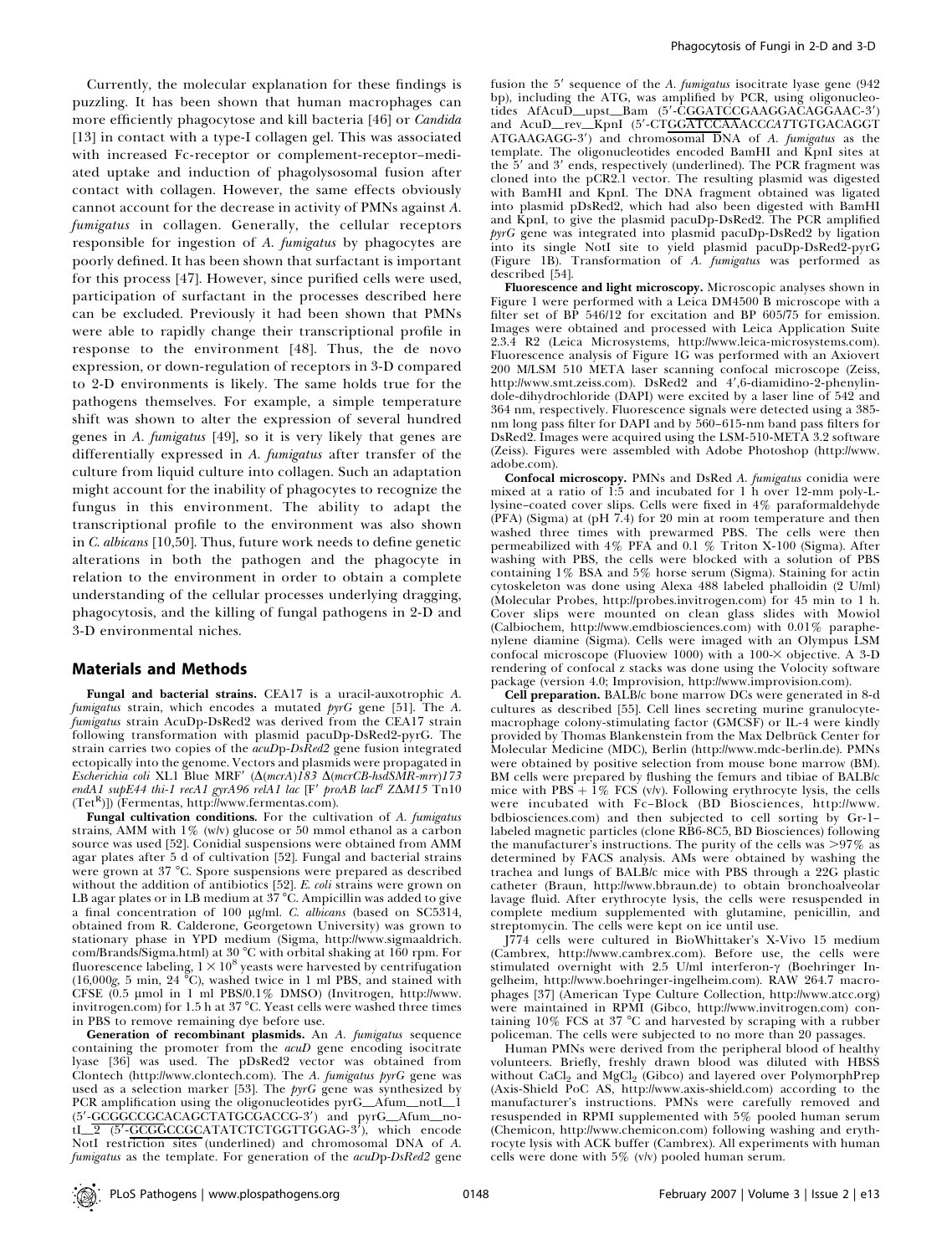For outgrowth experiments of germinating conidia from macrophages (Figure 1G), J774 macrophages were cultured in RPMI complete medium (Cambrex) +  $5\%$  (v/v) FCS (= RPMIF). Macrophages were incubated with a ratio of two conidia per macrophage for 2 h. The cells were washed extensively with RPMIF and incubated for 4 h with RPMIF containing 25 mmol imidazole. The cells were then fixed with 3.8% (v/v) para-formaldehyde for 10 min at room temperature and stained with DAPI. The samples were analyzed with fluorescence microscopy.

**Time-lapse video microscopy.** A total of  $1 \times 10^6$  purified cells were mixed with  $0.5-1 \times 10^7$  filtered (BD Falcon cell strainer) conidia of strain AcuDp-DsRed2 or  $3 \times 10^6$  Candida yeasts in 66 µl complete medium (CM) containing RPMI 1640 supplemented with NEAA  $(1 \times)$ , FCS (10%, v/v), L-glutamine (2 mmol), HEPES (10 mmol), sodium pyruvate (1 mmol),  $\beta$ -mercaptoethanol (50 µmol), and penicillin/ streptomycin (100 U/ml). The suspension was mixed with 133 µl of type-I collagen stock solution (Vitrogen-100; Nutacon, http://www. nutacon.nl) to a final collagen concentration of 1.7 mg/ml and poured into a tracking chamber as described [23,24]. Fluorescence and cell interactions were monitored simultaneously at 37 °C at two frames/ min using an Olympus BX61 microscope with a  $60 \times$  LUMPLFL W/IR (NA 0,9) lens, together with the cellR software (version 2.1) from Olympus Biosystems (http://www.olympus-europe.com). For observations in a liquid medium, immune cells and conidia were mixed at a ratio as mentioned above to a final volume of 200 µl in complete medium. These cell suspensions were poured into glass chambers, and microscopy was performed focusing on the bottom of the chamber. Alternately, imaging of cells and pathogens was carried out over collagen-coated surfaces that were prepared by applying a very thin coat of type-I collagen at a concentration of 1.7 mg/ml on a glass slide to rule out the effect of collagen on 2-D systems. Matrigel basement membrane matrix (BD Biosciences), containing laminin as a major component, was used as an alternative for the type-I collagen matrix and was diluted with a mixture of cells and respective pathogens in PBS with 1% BSA at the ratio as mentioned above, so that its final concentration was 1.7 mg/ml.

Analysis of cell migration, phagocytosis, and dragging efficiency. Cell migration was analyzed by computer-assisted cell tracking using a software program developed for this study as described [21,56]. Briefly, the time-lapse video was displayed on a computer screen. For videos in a collagen matrix, this was a 2-D projection of a 3-D image. From 40 to 60 cells were then randomly marked to give an unbiased representation of the cell population. The cell movements were then followed with a trackball in both media and collagen matrices. Tracking was stopped in case a cell disappeared within the collagen matrix or left the field of view. From these tracks cell velocities were calculated and normalized to the true dimensions of the field of view and expressed as micrometers per minute. In addition, the percentage of cells migrating at a given time point were expressed as activity. The efficiency of phagocytosis and dragging was obtained as follows: all cells visible in the video sequences were analyzed for their physical association with conidia (touching). Then it was further observed whether this touch led to phagocytosis of the conidium, which could last from a few seconds up to several hours. The ratio of completed phagocytosis events over the number of observed touches was calculated as PTI for each cell. The DTI was calculated in a similar manner for interactions that did not lead to phagocytosis but nevertheless showed considerable displacement of conidia, often over hundreds of micrometers.

Electron microscopy. Samples were fixed in 5% formaldehyde and 2% glutaraldehyde in cacodylate buffer (0.1 M cacodylate, 0.01 M  $CaCl<sub>2</sub>$ , 0.01 M  $MgCl<sub>2</sub>$ , and 0.09 M sucrose [pH 6.9]) for 1 h on ice and washed with cacodylate buffer. We coated 12-mm cover slips with poly-L-lysine (Sigma) for 10 min, and then they were washed in distilled water and air dried. We placed 30 µl of the fixed samples on a cover slip and allowed it to settle down for 10 min. Cover slips were then fixed in 2% glutaraldehyde in cacodylate buffer (5 min) and washed with TE-buffer (20 mM TRIS and 1 mM EDTA, [pH 6.9]) before dehydrating in a graded series of acetone (10%, 30%, 50%, 70%, 90%, and 100%) on ice for 15 min for each step, critical-point dried with liquid CO<sub>2</sub> (CPD 30; Balzers, http://www.oerlikon.com) and covered with a gold film by sputter coating (SCD 40, Balzers), before being examined in a field emission scanning electron microscope (Zeiss DSM 982 Gemini) using the Everhart Thornley SE detector and the inlens detector in a 50:50 ratio at an acceleration voltage of 5 kV.

Statistics. The values for cells phagocytosing conidia in a collagen culture versus in a liquid culture were analyzed for significant differences using the nonparametric Mann-Whitney U-test. Several data contained only zero values, which precluded the use of the Mann-Whitney U-test. In such cases, the Wilcoxon rank sum test was

used to estimate significance. All other statistical analyses were done using the Student's unpaired *t*-test.  $p$ -Values  $< 0.05$  were considered significant (\*), values < 0.01 highly significant (\*\*).

## Supporting Information

Video S1. Polymorphonuclear Cells with Conidia in Liquid Media A rapidly moving neutrophil can be seen taking up several conidia over an imaging time of 2 h with one frame every 30 s.

Found at doi:10.1371/journal.ppat.0030013.sv001 (2.5 MB AVI).

### Video S2. Dendritic Cells with Conidia in Media

A single DC can be seen here interacting with conidia in liquid media and taking up two of them. The observation was made over a period of 3 h with a time lapse of 30 s.

Found at doi:10.1371/journal.ppat.0030013.sv002 (6.2 MB AVI).

Video S3. Alveolar Macrophages with Conidia in Liquid Medium

Two highly active alveolar macrophages can be seen ingesting conidia. Time lapse is 30 s per frame over 2.5 h.

Found at doi:10.1371/journal.ppat.0030013.sv003 (4.1 MB AVI).

Video S4. [774 Cells with Conidia in Liquid Media

An active J774 macrophage is seen taking up at least three conidia in a cooperative manner. The J774 cells were treated with 5 ng/ml interferon- $\gamma$  one night before filming with conidia. The observation was made over a period of 2.5 h every 30 s.

Found at doi:10.1371/journal.ppat.0030013.sv004 (2.9 MB AVI).

#### Video S5. PMNs with Conidia in Collagen

A PMN can be seen here touching a conidium and even displacing it, but eventually moving on without further interaction. Imaging time was 3 h with one frame every 30 s.

Found at doi:10.1371/journal.ppat.0030013.sv005 (671 KB AVI).

Video S6. Dendritic Cells with Conidia in Collagen

A single DC can be seen here efficiently taking up at least four conidia in its vicinity.

Found at doi:10.1371/journal.ppat.0030013.sv006 (5.4 MB AVI).

Video S7. PMNs Dragging Conidia in Media

Several neutrophils can be seen dragging clusters of conidia without actually phagocytosing them. A majority of conidia are attached to PMNs at the end of the video leading to the formation of an aggregate. Imaging time was 3 h with a time lapse of one frame every 30 s.

Found at doi:10.1371/journal.ppat.0030013.sv007 (3.1 MB AVI).

Video S8. Dendritic Cells Dragging Conidia in Collagen

A well resolved dendritic cell drags a conidium through a distance of up to 9 lm. The conidium, however, is not phagocytosed by the cell. The observation was made over 3 h with one frame every 30 s. Found at doi:10.1371/journal.ppat.0030013.sv008 (14.0 MB AVI).

Video S9. Conidia Can Be Attached to the PMN Surface or Truly Internalized

A 3-D reconstruction of a z stack showing a fixed preparation of a PMN carrying five conidia intracellularly and one on the surface. The actin cytoskeleton of the PMN is seen here in green, while the conidia are seen in red.

Found at doi:10.1371/journal.ppat.0030013.sv009 (10.5 MB AVI).

Video S10. PMNs with C. albicans Yeasts in Liquid Media

Neutrophils are not able to take up C. albicans yeasts despite several contacts in liquid media, in contrast to A. fumigatus conidia. In addition, no dragging of yeasts is visible here.

Found at doi:10.1371/journal.ppat.0030013.sv010 (2.0 MB AVI).

Video S11. RAW Macrophages with Yeasts in Media

Like neutrophils, RAW macrophages as seen here are unable to take up yeasts despite contacts. Imaging time was 3 h with an interval of 30 s after each frame.

Found at doi:10.1371/journal.ppat.0030013.sv011 (2.9 MB AVI).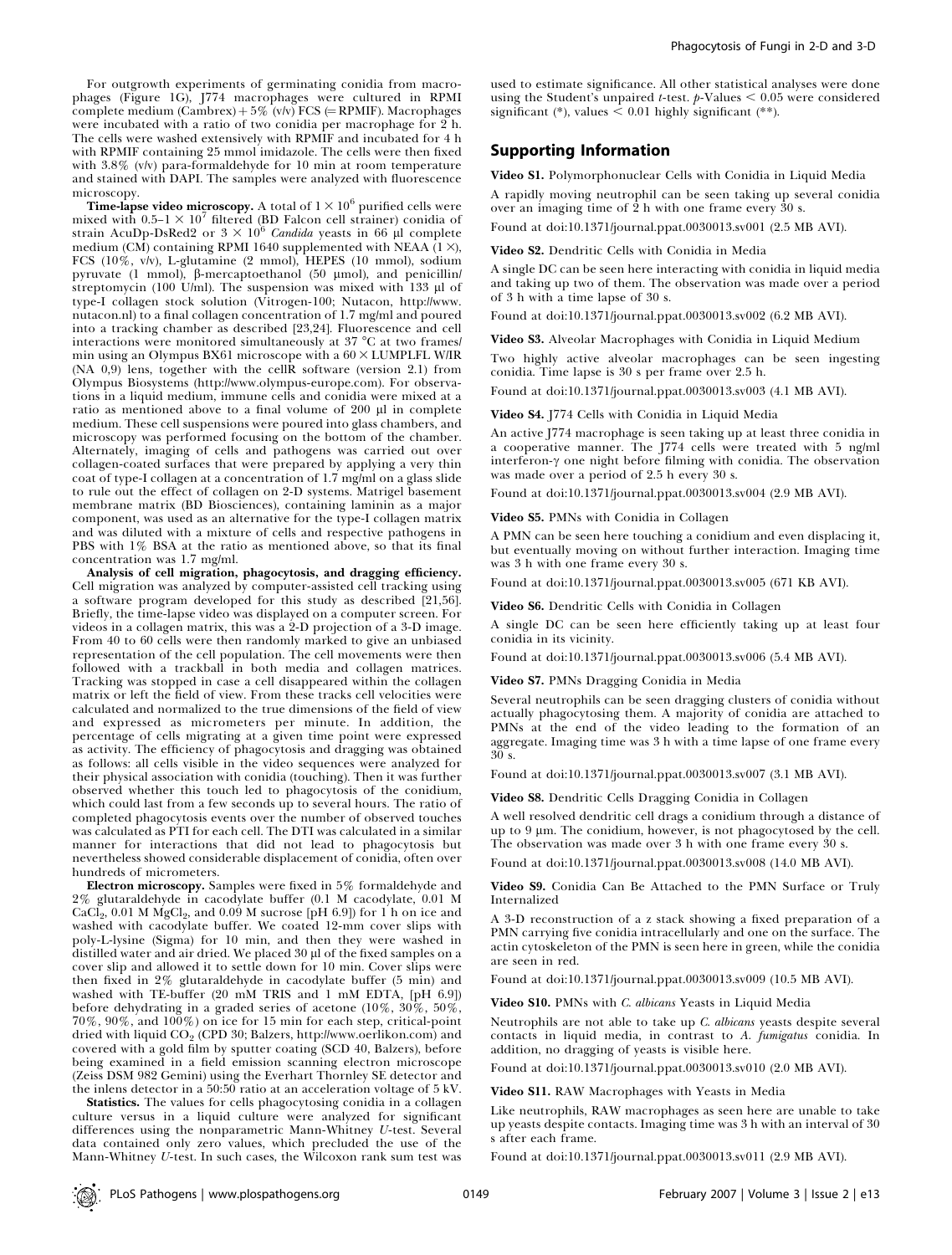### Video S12. PMNs with C. albicans Yeasts in Collagen

Neutrophils are seen here interacting with C. albicans in collagen matrix. In contrast to A. fumigatus conidia, most of the PMNs carry Candida, and a phagocytosis event can be seen at 142.5 min. Found at doi:10.1371/journal.ppat.0030013.sv012 (6.9 MB AVI).

### Video S13. RAW Macrophages with Yeasts in Collagen

A few RAW macrophages can be seen here carrying *Candida* yeasts. A large yeast is taken up by a cell at 30 min and is pulled up towards the cell. The observation was made over a period of 2 h with one frame every 30 s.

Found at doi:10.1371/journal.ppat.0030013.sv013 (1.6 MB AVI).

#### Video S14. Competitive Phagocytosis Assay in Media

A neutrophil is seen here with a heavy load of A. fumigatus conidia, which are dragged along with the cell. The PMN seems to selectively pick up conidia despite several contacts with Candida yeasts. The video was made over 2 h with a time lapse of one frame every 30 s.

Found at doi:10.1371/journal.ppat.0030014.sv014 (6.9 MB AVI).

## Video S15. Competitive Phagocytosis Assay in Collagen

A neutrophil can be seen here selectively taking up Candida yeasts despite several contacts with A. fumigatus conidia in a 3-D collagen matrix. Imaging time was 2 h with an interval of 30 s after every frame.

Found at doi:10.1371/journal.ppat.0030013.sv015 (2.6 MB AVI).

#### References

- 1. Brakhage AA (2005) Systemic fungal infections caused by Aspergillus species: Epidemiology, infection process and virulence determinants. Curr Drug Targets 6: 875–886.
- 2. Pfaller MA, Diekema DJ (2004) Rare and emerging opportunistic fungal pathogens: Concern for resistance beyond Candida albicans and Aspergillus fumigatus. J Clin Microbiol 42: 4419–4431.
- 3. Marr KA, Carter RA, Crippa F, Wald A, Corey L (2002) Epidemiology and outcome of mould infections in hematopoietic stem cell transplant recipients. Clin Infect Dis 34: 909–917.
- 4. Wald A, Leisenring W, van Burik JA, Bowden RA (1997) Epidemiology of Aspergillus infections in a large cohort of patients undergoing bone marrow transplantation. J Infect Dis 175: 1459–1466.
- 5. Sole A, Morant P, Salavert M, Peman J, Morales P (2005) Aspergillus infections in lung transplant recipients: Risk factors and outcome. Clin Microbiol Infect 11: 359–365.
- 6. Latge JP (1999) Aspergillus fumigatus and aspergillosis. Clin Microbiol Rev 12: 310–350.
- 7. Philippe B, Ibrahim-Granet O, Prevost MC, Gougerot-Pocidalo MA, Sanchez PM, et al. (2003) Killing of Aspergillus fumigatus by alveolar macrophages is mediated by reactive oxidant intermediates. Infect Immun 71: 3034–3042.
- 8. Braedel S, Radsak M, Einsele H, Latge JP, Michan A, et al. (2004) Aspergillus  $f$ umigatus antigens activate innate immune cells via toll-like receptors  $2$  and 4. Br J Haematol 125: 392–399.
- 9. Latge JP (2001) The pathobiology of Aspergillus fumigatus. Trends Microbiol 9: 382–389.
- 10. Hube B (2004) From commensal to pathogen: Stage- and tissue-specific gene expression of Candida albicans. Curr Opin Microbiol 7: 336–341.
- 11. Kullberg BJ, Netea MG, Vonk AG, van der Meer JW (1999) Modulation of neutrophil function in host defense against disseminated Candida albicans infection in mice. FEMS Immunol Med Microbiol 26: 299–307.
- 12. Netea MG, van Tits LJ, Curfs JH, Amiot F, Meis JF, et al. (1999) Increased susceptibility of TNF-alpha lymphotoxin-alpha double knockout mice to systemic candidiasis through impaired recruitment of neutrophils and phagocytosis of Candida albicans. J Immunol 163: 1498–1505.
- 13. Newman SL, Bhugra B, Holly A, Morris RE (2005) Enhanced killing of Candida albicans by human macrophages adherent to type 1 collagen matrices via induction of phagolysosomal fusion. Infect Immun 73: 770– 777.
- 14. Jahn B, Langfelder K, Schneider U, Schindel C, Brakhage AA (2002) PKSPdependent reduction of phagolysosome fusion and intracellular kill of Aspergillus fumigatus conidia by human monocyte-derived macrophages. Cell Microbiol 4: 793–803.
- 15. Ibrahim-Granet O, Philippe B, Boleti H, Boisvieux-Ulrich E, Grenet D, et al. (2003) Phagocytosis and intracellular fate of Aspergillus fumigatus conidia in alveolar macrophages. Infect Immun 71: 891–903.
- 16. Bertout S, Badoc C, Mallie M, Giaimis J, Bastide JM (2002) Spore diffusate isolated from some strains of Aspergillus fumigatus inhibits phagocytosis by murine alveolar macrophages. FEMS Immunol Med Microbiol 33: 101–106.
- 17. Bozza S, Gaziano R, Spreca A, Bacci A, Montagnoli C, et al. (2002) Dendritic cells transport conidia and hyphae of Aspergillus fumigatus from the airways

## Accession Numbers

The National Center for Biotechnology Information (NCBI) CoreNucleotide (http://www.ncbi.nlm.nih.gov) accession numbers for the genes and gene products discussed in this paper are acuD  $\chi$ (gi|44844013) and *acuD* promoter (AJ620297).

## Acknowledgments

We thank Alexander Gehrke and Gerhard Wieland for generating and processing confocal laser scanning microscope photographs, Bastian Dornbach for help with the 3-D confocal images, and Iwona Wozniok and Jürgen Löffler for help with the human PMNs. We are grateful to Hans-Martin Dahse for carrying out macrophage cultures and Peter Friedl and Kenton Emery Barnes for critical comments on the manuscript.

Author contributions. JB, PN, MH, NK, MR, and MB performed research. FG and UB provided vital new reagents and tools. AAB and MG designed the research, analyzed data, and wrote the paper.

Funding. This research was supported by the Deutsche Forschungsgemeinschaft to AB, MG, and MB (Priority Program 1160), and by the European Union to MG (Marie Curie Early Stage Training of the European Community's Sixth Framework Programme under contract number MEST-2004–504990).

Competing interests. The authors have declared that no competing interests exist.

to the draining lymph nodes and initiate disparate Th responses to the fungus. J Immunol 168: 1362–1371.

- 18. Christin L, Wysong DR, Meshulam T, Hastey R, Simons ER, et al. (1998) Human platelets damage Aspergillus fumigatus hyphae and may supplement killing by neutrophils. Infect Immun 66: 1181–1189.
- 19. Ramesh N, Anton IM, Martinez-Quiles N, Geha RS (1999) Waltzing with WASP. Trends Cell Biol 9: 15–19.
- 20. Friedl P, Brocker EB (2000) The biology of cell locomotion within threedimensional extracellular matrix. Cell Mol Life Sci 57: 41–64.
- 21. Gunzer M, Friedl P, Niggemann B, Bröcker EB, Kämpgen E, et al. (2000) Migration of dendritic cells within 3-D collagen lattices is dependent on tissue origin, state of maturation, and matrix structure and is maintained by proinflammatory cytokines. J Leukoc Biol 67: 622–629.
- 22. Gunzer M, Kämpgen E, Bröcker EB, Zänker KS, Friedl P (1997) Migration of dendritic cells in 3D-collagen lattices: Visualisation of dynamic interactions with the substratum and the distribution of surface structures via a novel
- confocal reflection imaging technique. Adv Exp Med Biol 417: 97-103.<br>23. Gunzer M, Schäfer A, Borgmann S, Grabbe S, Zänker KS, et al. (2000) Antigen presentation in extracellular matrix: Interactions of T cells with dendritic cells are dynamic, short lived, and sequential. Immunity 13: 323– 332.
- 24. Gunzer M, Weishaupt C, Hillmer A, Basoglu Y, Friedl P, et al. (2004) A spectrum of biophysical interaction modes between T cells and different antigen presenting cells during priming in 3-D collagen and in vivo. Blood 104: 2801–2809.
- 25. Mempel TR, Henrickson SE, von Andrian UH (2004) T-cell priming by dendritic cells in lymph nodes occurs in three distinct phases. Nature 427: 154–159.
- 26. Miller MJ, Wei SH, Parker I, Cahalan MD (2002) Two-photon imaging of lymphocyte motility and antigen response in intact lymph node. Science 296: 1869–1873.
- 27. Bousso P, Bhakta NR, Lewis RS, Robey E (2002) Dynamics of thymocytestromal cell interactions visualized by two-photon microscopy. Science 296: 1876–1880.
- 28. Sibille Y, Reynolds HY (1990) Macrophages and polymorphonuclear neutrophils in lung defense and injury. Am Rev Respir Dis 141: 471–501.
- 29. Bachofen H, Schurch S (2001) Alveolar surface forces and lung architecture. Comp Biochem Physiol A Mol Integr Physiol 129: 183–193.
- 30. Geiser M (2002) Morphological aspects of particle uptake by lung phagocytes. Microsc Res Tech 57: 512–522.
- 31. Geiser M, Bastian S (2003) Surface-lining layer of airways in cystic fibrosis mice. Am J Physiol Lung Cell Mol Physiol 285: L1277–L1285.
- 32. Bhat PG, Flanagan DR, Donovan MD (1996) Drug diffusion through cystic fibrotic mucus: Steady-state permeation, rheologic properties, and glyco-
- protein morphology. J Pharm Sci 85: 624–630. 33. Gehr P, Geiser M, Im HV, Schurch S, Waber U, et al. (1993) Surfactant and inhaled particles in the conducting airways: Structural, stereological, and biophysical aspects. Microsc Res Tech 26: 423–436.
- 34. Matsui H, Verghese MW, Kesimer M, Schwab UE, Randell SH, et al. (2005) Reduced three-dimensional motility in dehydrated airway mucus prevents neutrophil capture and killing bacteria on airway epithelial surfaces. J Immunol 175: 1090–1099.
- 35. Toshima M, Ohtani Y, Ohtani O (2004) Three-dimensional architecture of